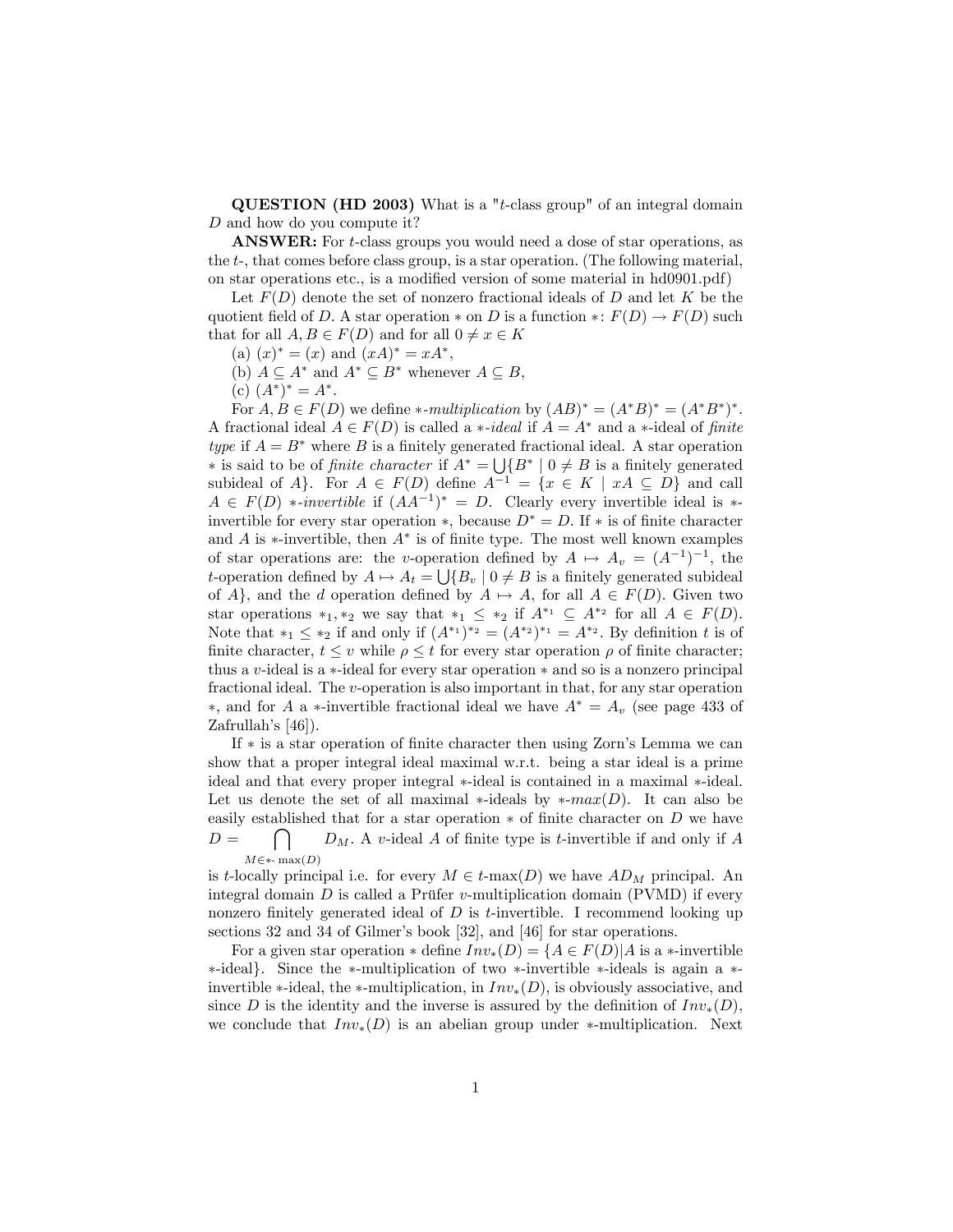let  $P(D) = \{xD : x \in K\backslash\{0\}\}\$ be the group of principal fractional ideals of D. Since each principal fractional ideal is a  $*$ -ideal for any star operation  $*$ ,  $P(D)$  is a subgroup of  $Inv_*(D)$  for every star operation  $*$ . The quotient group  $Inv_*(D)/P(D)$  is called the \*-class group,  $Cl_*(D)$ . Now you can have a \*-class group for any star operation that you fancy. If you set  $* = d$  the identity operation that takes each  $A \in F(D)$  to A, you have the d-class group which is clearly the ideal class group or the Picard group of  $D$  ( $Pic(D)$ ). If, on the other hand, you put  $* = v$  or  $* = t$  you get the v-class group or the t-class group, respectively. (What is interesting, all these  $\ast$ -class groups are defined for a general integral domain.) As it usually happens, the notion of a t-class group appeared in a paper by A. Bouvier  $[17]$ , much before the more general  $\ast$ -class group that was introduced by David Anderson in [10].

There is another class group that was known way before the t-class group which has some very important applications, in number theory and geometry. This group, for a (completely integrally closed) domain  $D$ , is called the divisor class group and is denoted by  $Cl(D)$ . To define it we need just the v-operation. (Gilmer has a more general definition in section  $34$  of  $[32]$  but we shall leave it as further reading.)

Define on  $F(D)$  the relation  $\tilde{a}$  as  $A^{\tilde{b}}B$ , if and only if  $A_v = B_v$  (or equivalently  $A^{-1} = B^{-1}$  for  $A, B \in F(D)$ . Obviously  $\tilde{ }$  is an equivalence relation, usually called Artin's equivalence. In fact Van der Waerden calls  $\degree$  "quasi-equality" at page 185 of [41]. If you read [41] remember that Van der Waerden was dealing only with integrally closed Noetherian domains. In any case after taking a few hints of historical nature let's get back to the task at hand.

For each  $A \in F(D)$  denote by  $div(A)$  the, divisorial, equivalence class of A, i.e. the set of all  $X \in F(D)$  with  $X_v = A_v$ . Denote by  $\mathcal{D}(D) = \{div(A) : A \in$  $F(D)$ . Define on  $\mathcal{D}(D)$  the operation + by  $div(A) + div(B) = div(AB)$ . It is easy to see that  $\mathcal{D}(D)$  is a commutative semigroup with identity  $div(D)$ . Now by this definition,  $A \in F(D)$  has an inverse if there is a  $B \in F(D)$  such that  $div(A) + div(B) = div(D)$ . This of course requires that  $div(AB) = div(D)$  which means  $AB\hat{ }$  D which happens if and only if  $(AB)_v = D$  i.e. A is v-invertible. It can be shown that in this case  $B_v = A^{-1}$  see e.g. page 433 of Zafrullah [46]. So,  $\mathcal{D}(D)$  being a group requires that every  $A \in F(D)$  is v-invertible. But it is well known that every  $A \in F(D)$  is v-invertible if and only if D is completely integrally closed, as indicated in Theorem 34.3 of [32]. Thus  $\mathcal{D}(D)$  is a group under  $+$ , as defined above, if and only if  $D$  is completely integrally closed. Now for D completely integrally closed define  $\mathcal{P}(D) = \{div(A), A \in F(D) : div(A)$ contains a nonzero principal fractional ideal. It is easy to see that  $\mathcal{P}(D)$  is a subgroup of  $\mathcal{D}(D)$  under  $+$ . Now define the divisor class group as the quotient group  $Cl(D) = \mathcal{D}(D)/\mathcal{P}(D)$ . It is easy to see that if, for D completely integrally closed, we define  $\varphi : \mathcal{D}(D) \to Inv_v(D)$  by  $\varphi(div(A)) = A_v$  then  $\varphi(div(A))$  +  $div(B)) = \varphi(div(AB)) = (AB)_v$  and  $\varphi$  is a group isomorphism, it being easy to see that  $\varphi$  is well-defined and is onto and one-one. Now  $\mathcal{D}(D) \cong Inv_n(D)$  and in a similar fashion  $\varphi(\mathcal{P}(D)) = P(D)$  the set of nonzero principal fractional ideals of D under multiplication. Thus, for a completely integrally closed integral domain D we can represent the divisor class group by  $Inv_v(D)/P(D)$ , the v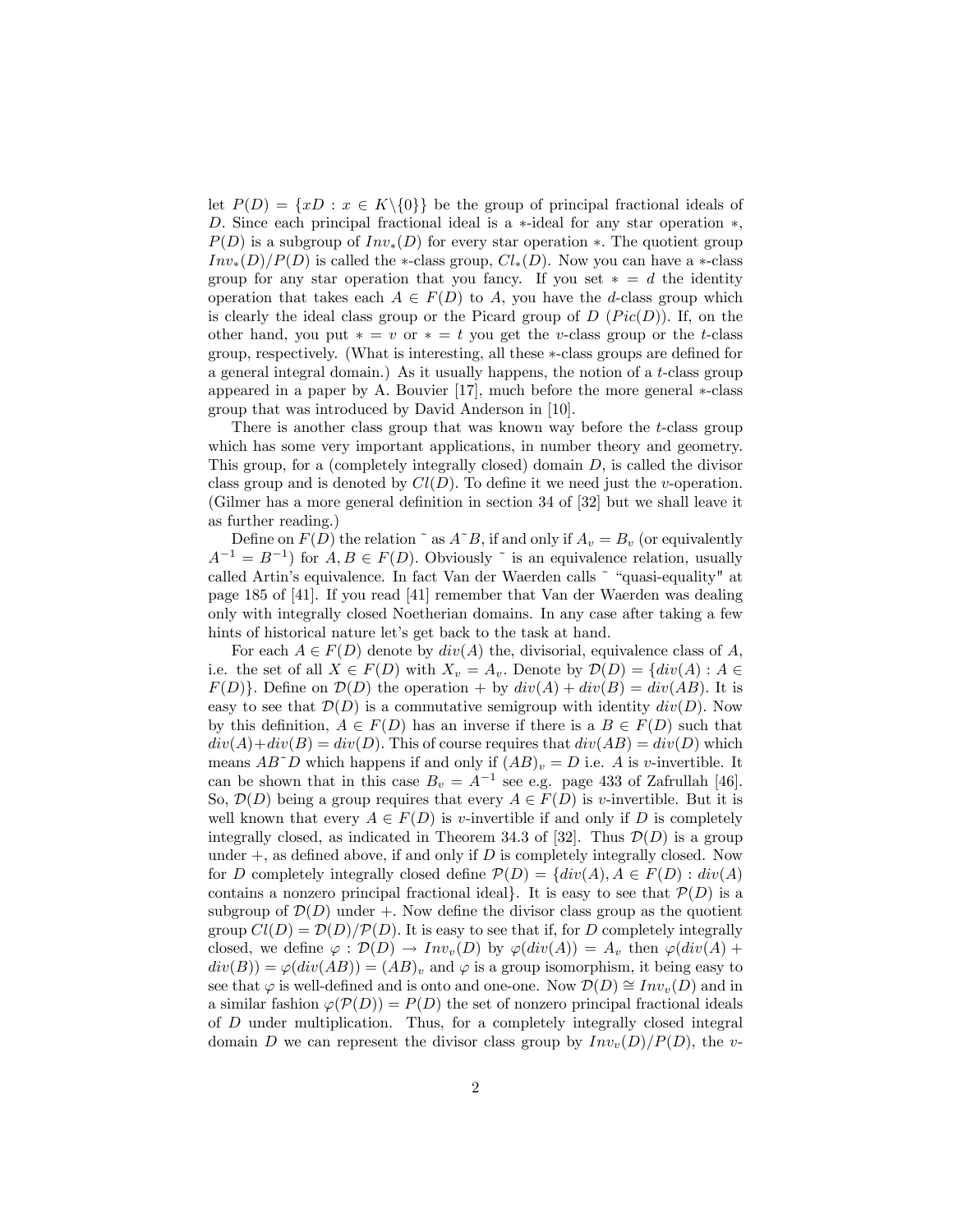class group  $Cl_v(D)$ . It may however be noted that, as we have seen above, the v-class group can be defined for any integral domain D and that  $Cl_v(D)$  is a divisor class group only when D is completely integrally closed.

The divisor class group becomes very useful when  $D$  is a Krull domain; which is known to be completely integrally closed. Recall that  $D$  is a Krull domain if  $D$  is a locally finite intersection of localizations at height one prime ideals and if localization at each height one prime is a discrete valuation domain. A good source for divisor class groups is Robert Fossum's [29]. One among the many uses of the divisor class group of a Krull domain  $D$  is the fact that a Krull domain is a UFD if and only if  $Cl(D) = Cl<sub>v</sub>(D)$  is trivial. Thus a Krull domain D is a UFD if and only if every divisorial ideal of  $D$  is principal. If  $D$  is Krull and  $Cl(D)$  is torsion we get a generalization of UFDs called Almost Factorial Domain (fast factoriell ringe), page 33 of [29]. In [29] it was shown that a Krull domain D is almost factorial if and only if for each pair  $f, q \in D\setminus\{0\}$  there is a natural number *n* such that  $f^n D \cap g^n D$  is principal. The almost factorial domains were introduced by Storch [40].

Now it is well known that  $D$  is a Krull domain if and only if every nonzero ideal of D is t-invertible (see e.g. Theorem 2.3 of Houston and Zafrullah's [33]. Also note that every *t*-invertible *t*-ideal of any domain is actually a *v*-invertible  $v$ -ideal and hence divisorial. Further because every divisorial ideal is actually a t-ideal and hence in a Krull domain every divisorial ideal is actually a tinvertible t-ideal. Putting these observations together we conclude that for  $D$ Krull,  $Inv_t(D) = Inv_v(D)$  and so  $Cl_t(D) = Cl(D)$ .

A PVMD is considered a good generalization of both of Prufer domains (every nonzero Önitely generated ideal is invertible) and Krull domains and the first impression was that the  $t$ -class group was a sort of generalization of the divisor class group. So the early impulse was to study it as such and find results corresponding to results on divisor class groups. Sure enough, for PVMDs the tclass group went smoothly and it was obvious that a PVMD D is a GCD domain if and only if  $Cl<sub>t</sub>(D)$  is trivial [17, Proposition 2]. But there was evidence that the t-class group could work for more general domains. Zafrullah [43] studied almost GCD (AGCD) domains as domains D such that for every pair  $x, y \in D \setminus \{0\}$  there is a natural number  $n = n(x, y)$  such that  $x^n D \cap y^n D$ is principal. In  $[43]$  it was shown that a PVMD with torsion t-class group is AGCD and conversely an integrally closed AGCD domain is a PVMD with torsion t-class group. There was also a script [19] written by Bouvier based on my answers to his questions while he was working on [17] An improved version of that script appeared as Bouvier and Zafrullah's [20]. In [20] we studied the conditions under which  $Cl<sub>t</sub>(D)$  was torsion or trivial etc.. Driss Nour-El-Abidine and A. Ryckaert wrote theses under the supervision of Bouvier at Univ. Claude Bernard, Lyon, France studying t-class groups. Later Anderson and Zafrullah, in [8], decided that every AGCD domain has torsion t-class group.

On the other hand a domain  $D$  that satisfies ACC on integral divisorial ideals, called a Mori domain, is a generalization of both of Noetherian and Krull domains. Barucci and Gabelli studied the t-class groups of Mori domains. Their work is mentioned in David Anderson's second survey, [11]. The local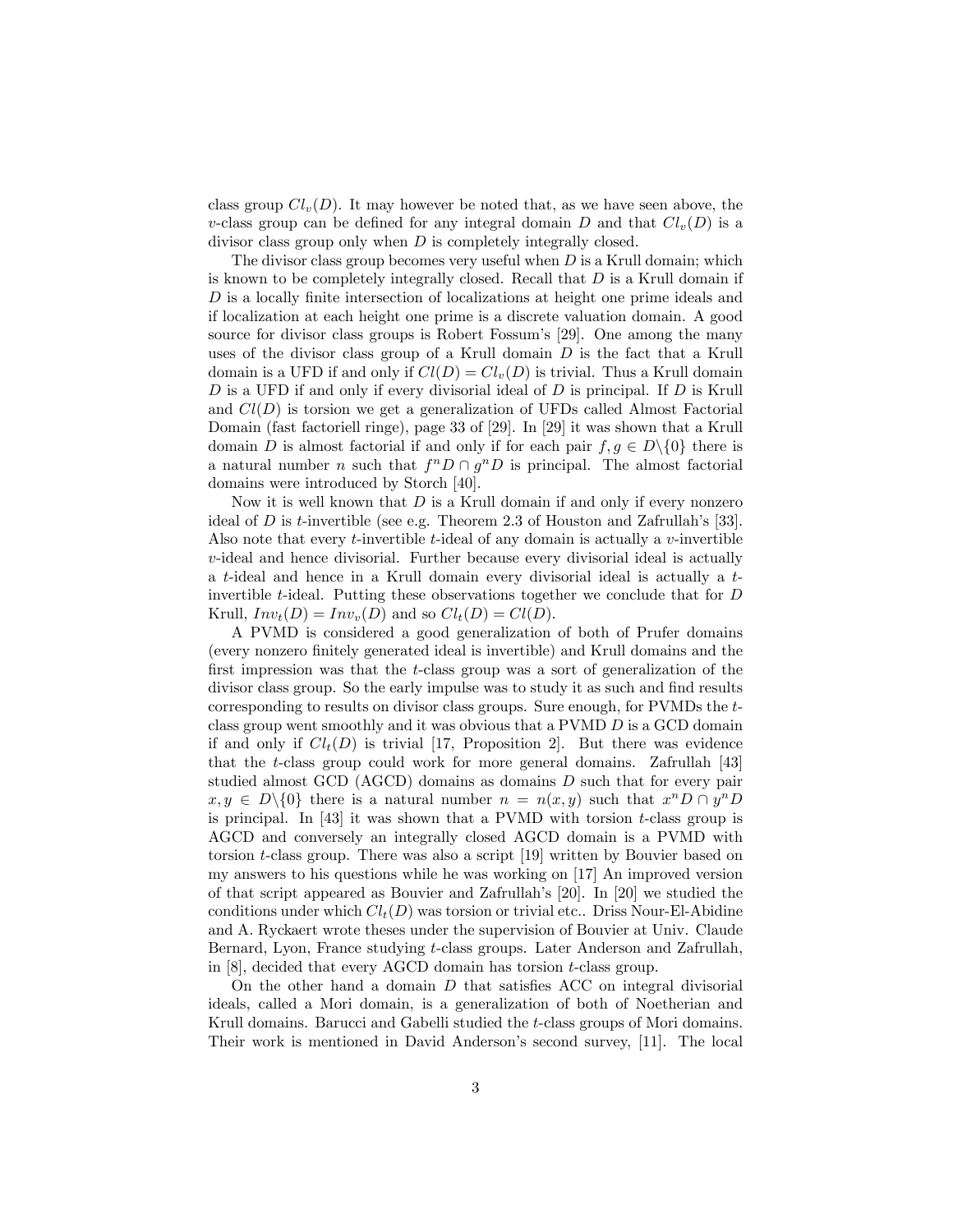class group is the group  $Inv_t(D)/Inv(D)$  and it was Bouvier's work on the local class groups of Krull domains i.e.  $\mathcal{D}(D)/Inv(D)$  [18] that prompted me to suggest to him to work on the t-class groups. (Soon after writing [20], Professor Alain Bouvier got involved in research and management aspects of education and teacher-training in France . He has since served his country in various high level capacities, including the rectorship of a university. To have a glimpse of his distinguished career the reader may look up:

http://faculty.kfupm.edu.sa/math/kabbaj/FezConf/BouvierCV.pdf

There has been a great deal of interest in the t-class groups and local class groups. Some of the contributors such as Marco Fontana, S. Gabelli and M.H. Park are mentioned in a recent paper by Anderson, Fontana and Zafrullah [15]. There you can also see the definition of the  $\ast$ -class group for the semistar operations and a decent introduction to semistar operations. In the Anderson-Fontana-Zafrullah paper you would also see, for the first time, a discussion of the v-class group of some integral domains. The notion of the  $t$ -class groups was also translated into the language of monoids by [34]. There are many more contributors to the study of the t-class groups, such as Said El Baghdadi, M. Khalis, S. Kabbaj, G. Chang. If you read the literature you will find many more names. Of course a lot of monoid-theorists, including Geroldinger have studied the t-class groups of monoids, with the same definition because what they call a "monoid" is a replica of the multiplicative monoid of an integral domain. But I stop here because I think I have given enough introduction to the notion of -class groups and to the literature.

Now let's look at how one "computes" the \*-class group, or specifically the t-class group.

The best answer to your question is the following. As in the case of the divisor class group of a completely integrally closed integral domain, or as in the case of an ideal class group of a domain, there is no set formula for computing the t-class group, or local class group, of an integral domain. You compute or decide on a t-class group, or local class group, of an integral domain  $D$ , by studying the properties of the t-invertible t-ideals of the integral domain, or construction, under consideration. The best I can do is to give you examples of how I have and how others have "computed" the class groups in question.

To take care of the basics, let's look at what kind of domains will have class group that is trivial or torsion. This was systematically, though brieáy, done in [20]. Though of course the treatment was limited to the  $t$ -operation. Let's first check what we need to know in the general case.

For a general star operation  $*$  the  $*$ -class group of an integral domain D is  $Cl_*(D) = Inv_*(D)/P(D)$  where  $Inv_*D$  is the group of  $*$ -invertible  $*$ -ideals. Now as indicated in [46], every  $*$ -invertible  $*$ -ideal is a v-invertible v-ideal. So, for any star operation  $*$  we have  $Cl_*(D) = Inv_*(D)/P(D) \subseteq Inv_v(D)/P(D)$ .

We can go a bit more general and note that if  $*_1 \leq *_2$  are two star operations then  $Cl_{*_{1}}(D) \subseteq Cl_{*_{2}}(D)$ , [10]. But the trouble is that there are no known (or interesting)  $\ast$ -class groups between the ideal class group and the t-class group and similarly there seem to be no known  $\ast$ -class groups between  $Cl<sub>t</sub>(D)$  and  $Cl<sub>v</sub>(D)$ , thanks to the rather peculiar properties of  $*$ -invertibility, see Theorem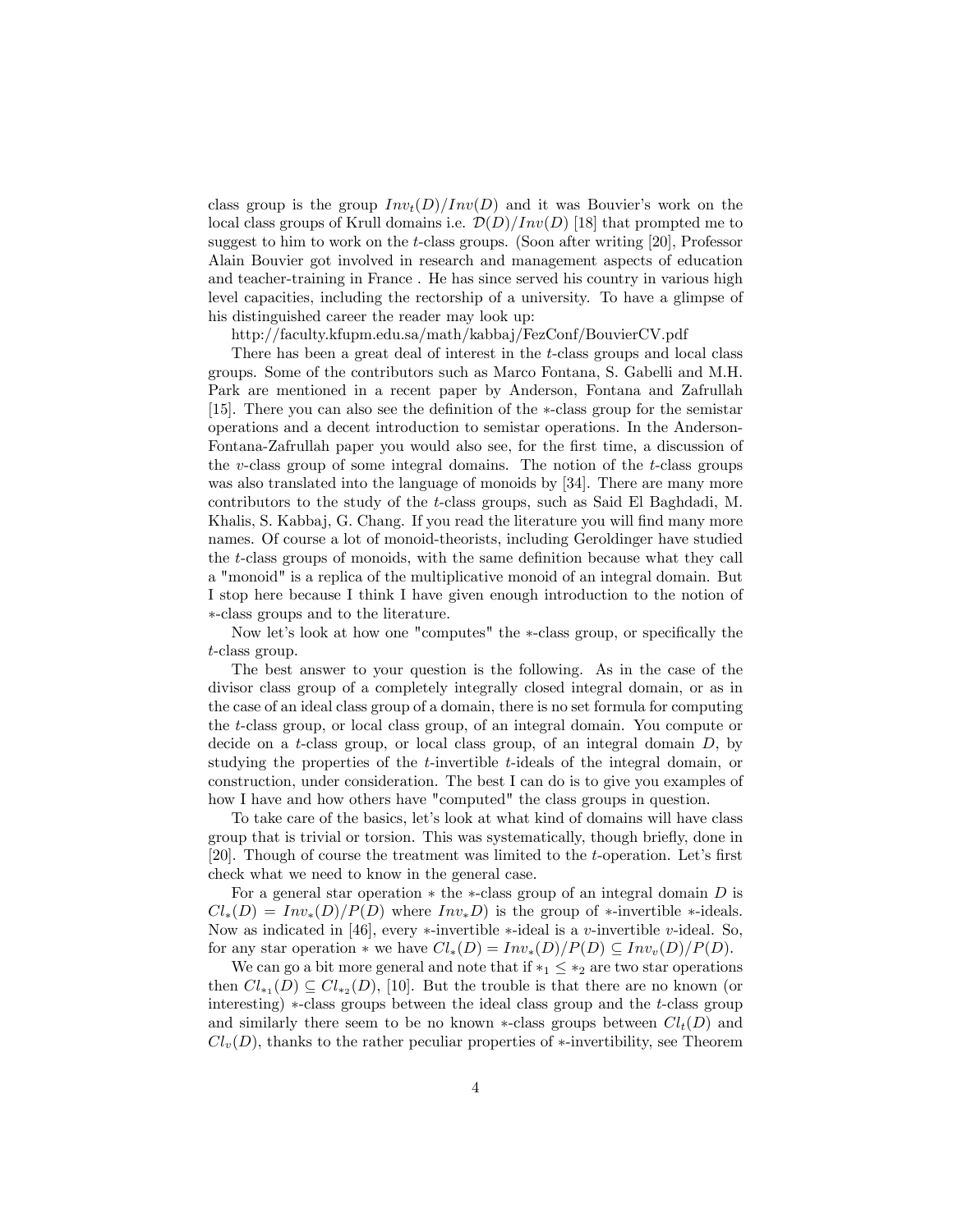1.1 of  $[46]$ , that, say, among other things that, every  $\ast$ -invertible  $\ast$ -ideal is a  $v$ -invertible  $v$ -ideal and if  $*$  is of finite character then every  $*$ -invertible  $*$ -ideal is a t-invertible t-ideal. Thus we have: For every star operation  $*$  we have  $Cl_*(D) \subseteq Cl_v(D)$  and if  $*$  is of finite character, then  $Cl_*(D) \subseteq Cl_t(D)$  $Cl<sub>v</sub>(D)$ . However, care must be taken, even though every  $*$ -invertible  $*$ -ideal is a v-invertible v-ideal, not every  $\ast$ -class group is a v-class group. For there are numerous examples of domains D such that  $Cl_*(D) \subsetneq Cl_v$ , and  $Cl_*(D) \subsetneq Cl_t$ for some star operation  $*$ , see e.g. Section 2 of [15]. The section in [15] mentioned above provides a good study of how to compute the  $\ast$ -class group in certain situations. That section ends, by the way, with the following remark: Given a rank one valuation domain  $D$ , if we assume in Theorem 2.7 that  $D$  is not a DVR and that  $G \neq \mathbb{R}$ , then  $Cl_v(D)$  (which coincides in this case with the divisor class group of D) is not zero zero, whereas the t-class group  $Cl_t(D)$  (=  $Pic(D)$ ) is zero. Having shown that both the divisor class and t-class group can coexist without being equal, we conclude that the t-class group is not a generalization of the divisor class group.

Now what does " $Cl_*(D)$  is trivial" mean? Obviously, because  $Cl_*(D)$  =  $Inv_*(D)/P(D)$ , " $Cl_*(D)$  is trivial" means that everything in  $Inv_*(D)$  is in  $P(D)$ . That is " $Cl_*(D)$  is trivial" means every \*-invertible \*-ideal of D is a principal fractional ideal. On the other hand " $Cl_*(D)$  is torsion" means that for each ideal I in  $Inv_*(D)$  there is a positive integer  $n = n(I)$  such that  $(I^n)^*$ is a principal fractional ideal. We may use  $Cl_*(D) = (1)$  to denote  ${}^nCl_*(D)$  is trivial" or if we are used to using the additive notation of the divisor class group we may use  $Cl_*(D) = (0)$  to denote " $Cl_*(D)$  is trivial". There is no notation to indicate that " $Cl_*(D)$  is torsion". To indicate that  $Cl_*(D)$  is finite we may use the standard notation:  $|Cl_*(D)| < \infty$ .

Now before we delve into examples here's another group which may come in handy, as we proceed. Associated to each integral domain  $D$  there is the group  $G(D) = \{kD | k \in K \setminus \{0\}\}\$  of nonzero principal fractional ideals. It is just the set  $P(D)$  except that  $G(D)$  is partially ordered by  $kD \leq hD \Leftrightarrow kD \supseteq hD$ . Now this partial order has another property, it is compatible with the group operation, multiplication of principal fractional ideals. That is if  $x, y, z \in K \setminus \{0\}$  and  $yD \le zD$  then  $xyD = xDyD \le xDzD = xzD$ . (Obviously this follows from the fact that  $yD \supseteq zD \Rightarrow xyD \supseteq xzD$ .) Next  $mD = \sup(hD, kD)$  exists if and only if  $mD \ge hD, kD$  and if there is an  $lD \ge hD, kD$  then  $lD \ge mD$ . Now  $mD \ge hD, kD \Leftrightarrow mD \subseteq hD \cap kD$  and "if there is an  $lD \ge hD, kD$ then  $lD \geq mD$ " translates to "if there is an  $lD \subseteq hD \cap kD$  then  $lD \subseteq mD$ . But this forces  $mD = hD \cap kD$ . In other words: For all  $hD, kD \in G(D)$ ,  $\sup(hD, kD)$  exists if and only if  $hD \cap kD$  is principal. Now we know that in a partially ordered group,  $\inf(x, y) = (xy)(\sup(x, y))^{-1}$ . So  $\inf(hD, kD) =$  $(hDkD)(hD \cap kD)^{-1} = (\frac{1}{h}D \cap \frac{1}{k}D)^{-1} = ((hD + kD)^{-1})^{-1} = (hD + kD)_v.$  Now we know that  $D$  is a GCD domain if and only if the intersection of every pair of nonzero principal (fractional) ideals is principal. Also a partially ordered group G is a lattice ordered group if and only if sup (and hence  $inf$ ) of every pair of elements exists. Thus  $D$  is a GCD domain if and only if  $G(D)$  is a lattice ordered group.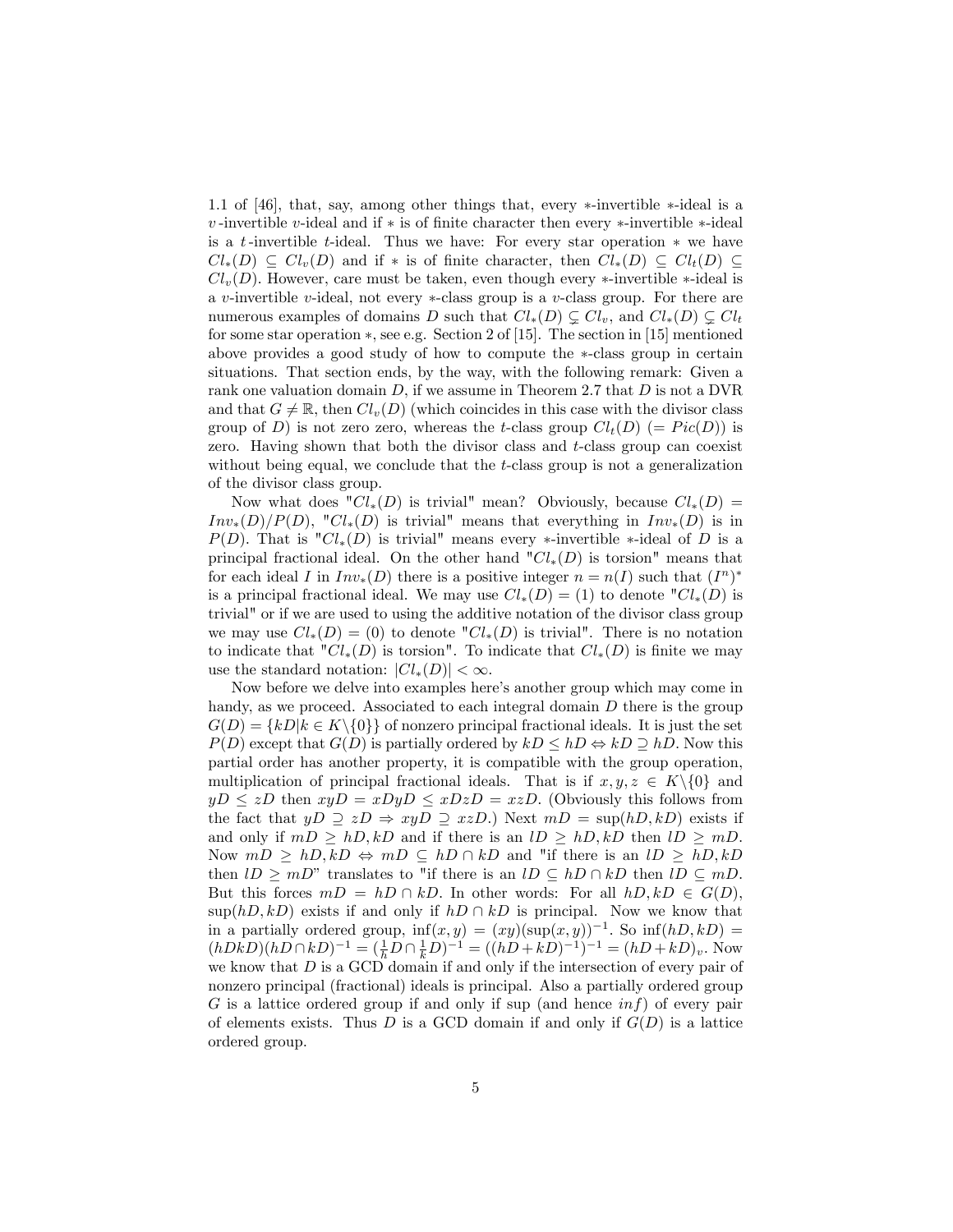Let's take a few examples of how, in some cases, we can decide directly, on what the v-class, or t-class group is. Let's call a domain  $D$  v-local if  $D$  is local with the maximal ideal M a v-ideal. Take a v-invertible ideal I in D. Claim that I is invertible. For if not, then  $D \neq II^{-1} \subseteq M$ . But as I is v-invertible we have  $D = (II^{-1})_v \subseteq M_v = M$ , a contradiction. Thus, every v-invertible ideal of a v-local domain  $D$  is principal.

Working along the same lines, or following Proposition 2.10 of [28], we conclude that if  $D$  is a t-local domain, then every t-invertible t-ideal of  $D$  is principal. I record these observations in the following proposition.

**Proposition 1** Let  $(D, M)$  be a local domain. (a) If M is a v-ideal,  $Cl_v(D)$  = (0) and (b) if M is a t-ideal,  $Cl_t(D) = (0)$ .

Let's note that if in a local domain  $(D, M)$  M is a v-ideal, then M is a t-ideal and so, in this case,  $Cl_t(D) = (0)$ . Generally though,  $Cl_v(D) = (0)$ implies  $Cl_t(D) = (0)$  because  $Cl_t(D) \subseteq Cl_v(D)$ . Yet, on the other hand, if  $Cl<sub>t</sub>(D) = (0)$  we may not have  $Cl<sub>v</sub>(D) = (0)$ , as mentioned above. To see this we have to take a sort of "North-Western route". In [44] I studied integral domains with the property that for all  $A, B \in F(D)$  we have  $(AB)^{-1} = A^{-1}B^{-1}$ and called them "generalized Dedekind domains" or "g-Dedekind domains". As it turned out, D is a g-Dedekind domain if and only if for all  $A \in F(D)$  we have  $A_v$  invertible. It is easy to see that a g-Dedekind domain is completely integrally closed Corollary 1.4 of [44]. Now as every invertible ideal of a local domain is principal we conclude that if a local domain  $(D, M)$  is a g-Dedekind domain, then  $Cl<sub>v</sub>(D) = (0)$ . Let's throw in the t-local property and conclude at the following result.

**Proposition 2** A t-local g-Dedekind domain  $(D, M)$  is a rank one valuation domain.

Proof. Indeed, as a g-Dedekind domain is a PVMD [44] and a t-local PVMD is a valuation domain  $[28]$ , we conclude that a t-local g-Dedekind domain is a valuation domain. Now to decide that the rank of  $D$  is one we can use the fact that a g-Dedekind domain is completely integrally closed.

Next let us read the last paragraph on page 292 of [44]. (I am copying it almost verbatim here.) Let G be a totally ordered group and let  $G^+ = \{g \in$  $G|g \geq 0$  denote the positive cone of G. A subset H of  $G^+$  is called an upper class of positive elements if for all  $h \in H$ ,  $k > h$  implies  $k \in H$ . Let K be a field,  $v$  be a valuation on  $K$  and let  $V$  be the valuation ring associated to  $v$ . That is let  $V = \{x \in K | v(x) \geq 0\}$ . Next let  $G(V)$  be the group of divisibility or the value group  $=\{kV | k \in K \setminus \{0\}\}\$  of V, ordered by  $kV \geq hV \Leftrightarrow kV \subseteq hV$ . (The upper classes are just like Dedekind cuts.) It is well known that there is a one to one correspondence between the set of nonzero integral ideals  $I(V)$  of V and  $C(G(V))$  the set of upper classes of positive elements of  $G(V)$  (see e.g. page 10 of [39]. This correspondence is given by  $A \mapsto V(A) = \{Val | a \in A \setminus \{0\}\}\.$  (Of course A being principal corresponds to  $V(A)$  containing its least element.) If v is of rank one  $G(V)$  can be regarded as a subgroup of the group of real numbers,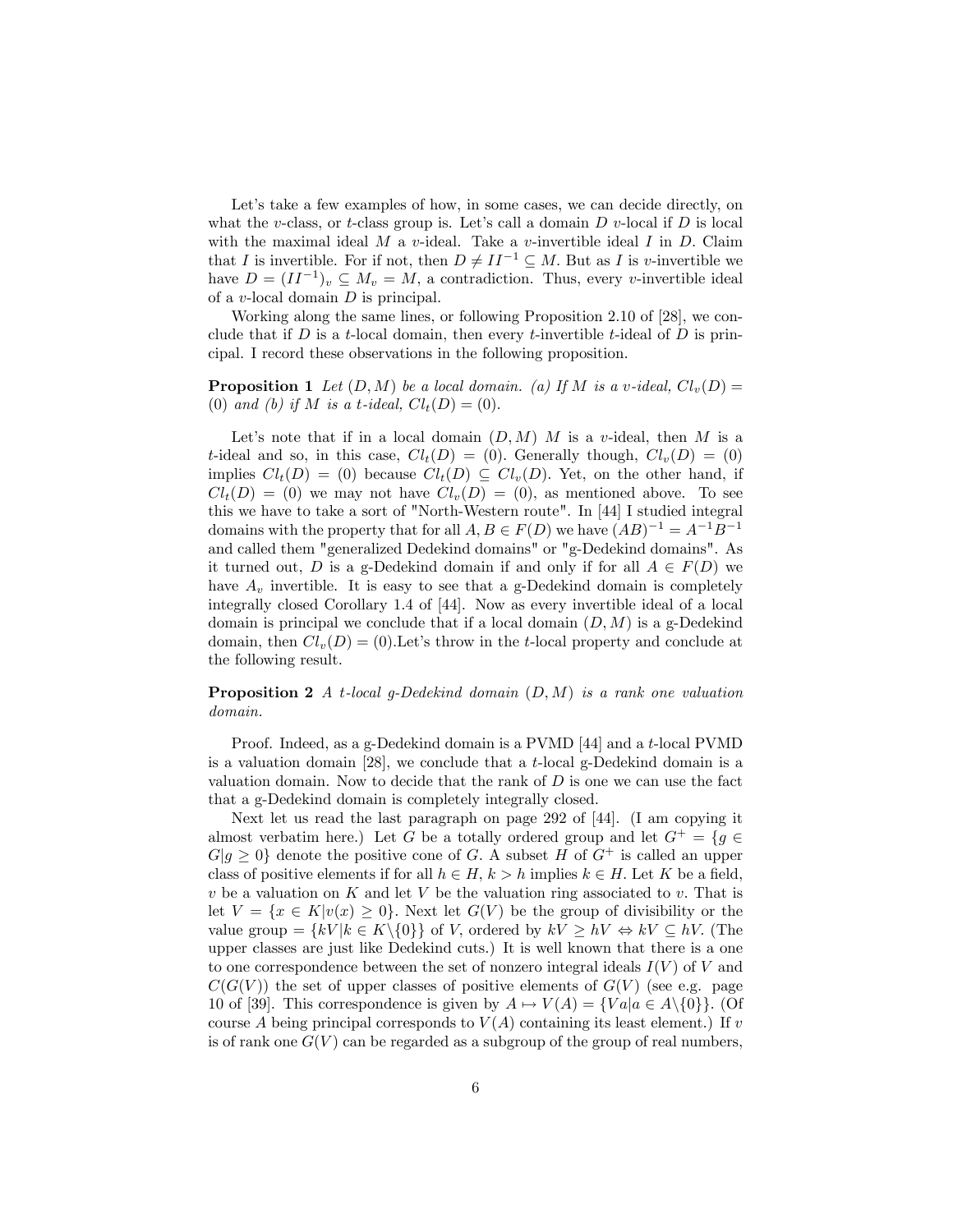Theorem 1, p. 6 of [39]. A lattice ordered group  $G$  is said to be complete if every subset S of G that is bounded from below has a greatest lower bound, inf (and dually) belongs to G. Now  $G(V)$  being totally ordered, is lattice ordered and so its being complete or non-complete can be considered. Obviously if  $v$  is of rank one, for every nonzero integral ideal A of V,  $V(A)$  is bounded from below and hence has an infimum in  $\mathbb{R}$ , the set of real numbers, and this infimum may or may not belong to  $G(V)$ . If, however,  $G(V)$  is complete,  $\inf(V(A))$  belongs to  $G(V)$ , for each nonzero ideal A of V. The above considerations lead to the following proposition.

Proposition 3 A t-local g-Dedekind domain is a rank one valuation domain V with complete value group  $G(V)$ . Conversely if V is a rank one valuation domain with complete value group, then V is a q-Dedekind domain.

For the first part Proposition 2 and the above discussion can be used and for the converse, Theorem 2.6 of [44].

**Corollary 4** For a rank one valuation domain V,  $Cl_n(V) = 0$  if and only if V is a g-Dedekind domain.

Corollary 4 has some very interesting applications. Note that if  $V$  is a rank one valuation such that  $G(V)$  is not complete then by Corollary 4,  $Cl_n(V) \neq (0)$ , yet as V is t-local  $Cl_t(V) = (0)$ . (Compare with the remark at the end of Section 2 of [15].)

**Example 5** Let V be a rank one valuation such that  $G(V) = Q$  the set of rationals. Then  $Cl_v(V) \neq (0)$  yet  $Cl_t(v) = (0)$ .

Now, noting that, when V is a discrete valuation of rank one,  $G(V) = Z$ , and so is complete. Also when  $V$  is of rank one such that  $V$  is non-discrete with  $G(V)$  not complete, as in Example 5, we have  $Cl_v(V) \neq (0)$ . Now we know that when V is of rank one V is completely integrally closed and so  $Cl_v(D)$ is actually the divisor class group  $Cl(V)$  of V. Thus if, say, V is a rank one valuation domain such that  $G(V) = Q$ , we have both  $Cl(V)$  and  $Cl<sub>t</sub>(V)$  defined for V and distinct in that  $Cl_t(V) = (0)$  and  $Cl(V) \neq (0)$ . Consequently we have the following result.

Theorem 6 The t-class group of an integral is a concept distinct from that of the divisor class group.

Corollary 7 The following assertion in [10]: "Probably the best generalization of divisor class group to an arbitrary integral domain is given by the t-class group." is false in that the t-class group is not a generalization of the divisor class group.

Remark 8 The g-Dedekind domains, by the way, were also studied, under the name of pseudo Dedekind domains, in a later paper [4] by Dan Anderson and B.G. Kang.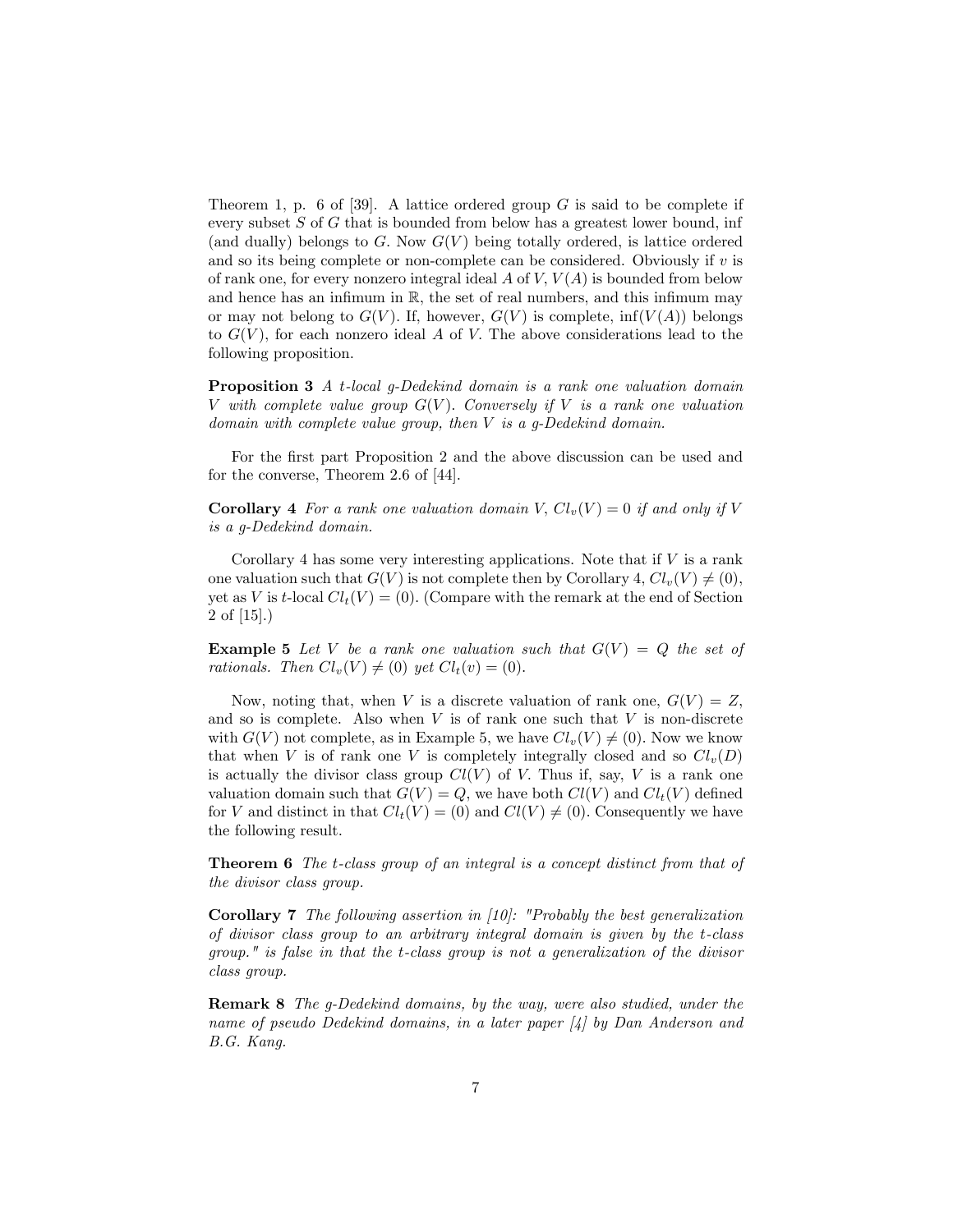While it is the case that for a v-local domain D, we have  $Cl_v(D) = (0)$ ; it is generally not the case that if D is locally a v-local domain then  $Cl_v(D) = (0)$ . Same holds if we replace  $Cl<sub>v</sub>(D)$  with  $Cl<sub>t</sub>(D)$ . The example in both cases is a Dedekind domain.

It was indicated in Proposition 3.14 of [15] that if  $D$  is a v-domain and  $Cl<sub>v</sub>(D) = (0)$ , then D must be a GCD domain. However, in general, if  $Cl<sub>v</sub>(D) =$  $(0)$ , D may not even be pre-Schreier. Indeed D does not even have to be a, socalled, \*-domain.

Recall that D is a pre-Schreier domain if, for all  $x, y, z \in D\setminus\{0\}$ ,  $x|yz$  implies  $x = rs$  where r|y and s|z. It was shown in [45] that D is a pre-Schreier domain if and only if  $D$  satisfies

 $* : ((\cap (a_i))(\cap (b_j)) = \cap_{ij} (a_ib_j)$  for all  $a_1, ..., a_n, b_1, ...b_m \in D$ 

along with the property that  $x \in ((\cap (a_i))(\cap (b_j)) = \cap_{ij} (a_ib_j )$  implies that  $x = rs$  where  $r \in ((\cap (a_i))$  and  $s \in (\cap (b_j)).$  Obviously the property  $*$  is much weaker than the pre-Schreier property. A still weaker property

 $**: ((\cap (a_i))(\cap (b_j)) = \cap_{ij} (a_ib_j)$  for all  $a_1, a_2, b_1, b_2 \in D$ 

was shown in [AAJ] to make a Noetherian domain locally factorial. Next, a one dimensional Noetherian local domain that is not a valuation domain is a v-local domain that does not have even the  $**$  property. Thus we have the following statement.

**Proposition 9** (1) Suppose that D is a v-domain. If  $Cl_n(D) = (0)$ , then D is a GCD domain. The converse does not hold. (2) Generally if  $Cl_n(D) = (0)$ . then  $D$  does not have to satisfy the  $**$  property, one of the most general forms of the GCD property.

One way of "computing" the v-class group group or the t-class group is to show that it is the ideal class group etc.

**Proposition 10** (i) If D is a g-Dedekind domain, then  $Cl_v(D) = Cl_d(D)$ , (ii) if D is a  $*$ -domain, then  $Cl_t(D) = Cl_d(D)$  and (iii) If D is a g-Dedekind domain, then  $Cl_v(D) = Cl_t(D) = Cl_d(D)$ .

Proof. Recall that D is a g-Dedekind domain if and only if for all nonzero  $A \in$  $F(D)$  we have  $A_v$  invertible. So,  $Inv_v(D) = Inv(D)$  and this gives  $Cl_v(D) =$  $Inv_v(D)/P(D) = Inv(D)/P(D) = Cl_d(D)$ , (ii) we show that a t-invertible tideal is an invertible ideal in a  $*$ -domain. The main tool behind this conclusion is that a  $t$ -invertible  $t$ -ideal  $I$  is expressible as a finite intersection of principal ideals. For I is t-invertible if and only if  $I_v$  is of finite type,  $(II^{-1})_v = D$  and  $I^{-1}$ is a v-ideal of finite type [46], Theorem 1.1. Now if  $I = (a_1, ... a_n)$  is a t-invertible ideal in a domain with property  $\ast$ , then  $I_v = \bigcap_{1}^{m} x_i D$ ,  $I^{-1} = \bigcap_{1}^{n} y_j D$  and the \*-property give us  $I_v I^{-1} = \bigcap_{ij} x_i y_j D$ . Since the right hand side in the preceding equation is a v-ideal, we get  $I_vI^{-1} = D$ . For (iii) note that D being g-Dedekind  $\Leftrightarrow \forall_{A,B\in F(D)}((AB)^{-1} = A^{-1}B^{-1}) \Rightarrow \forall_{A,B\in f(D)}((AB)^{-1} = A^{-1}B^{-1}) \Leftrightarrow D$ satisfies  $*$ .

The real computation of the t-class group that took place was in section 3 of a paper by Stefania Gabelli [30]. In it she proved as Proposition 3.2 the following result.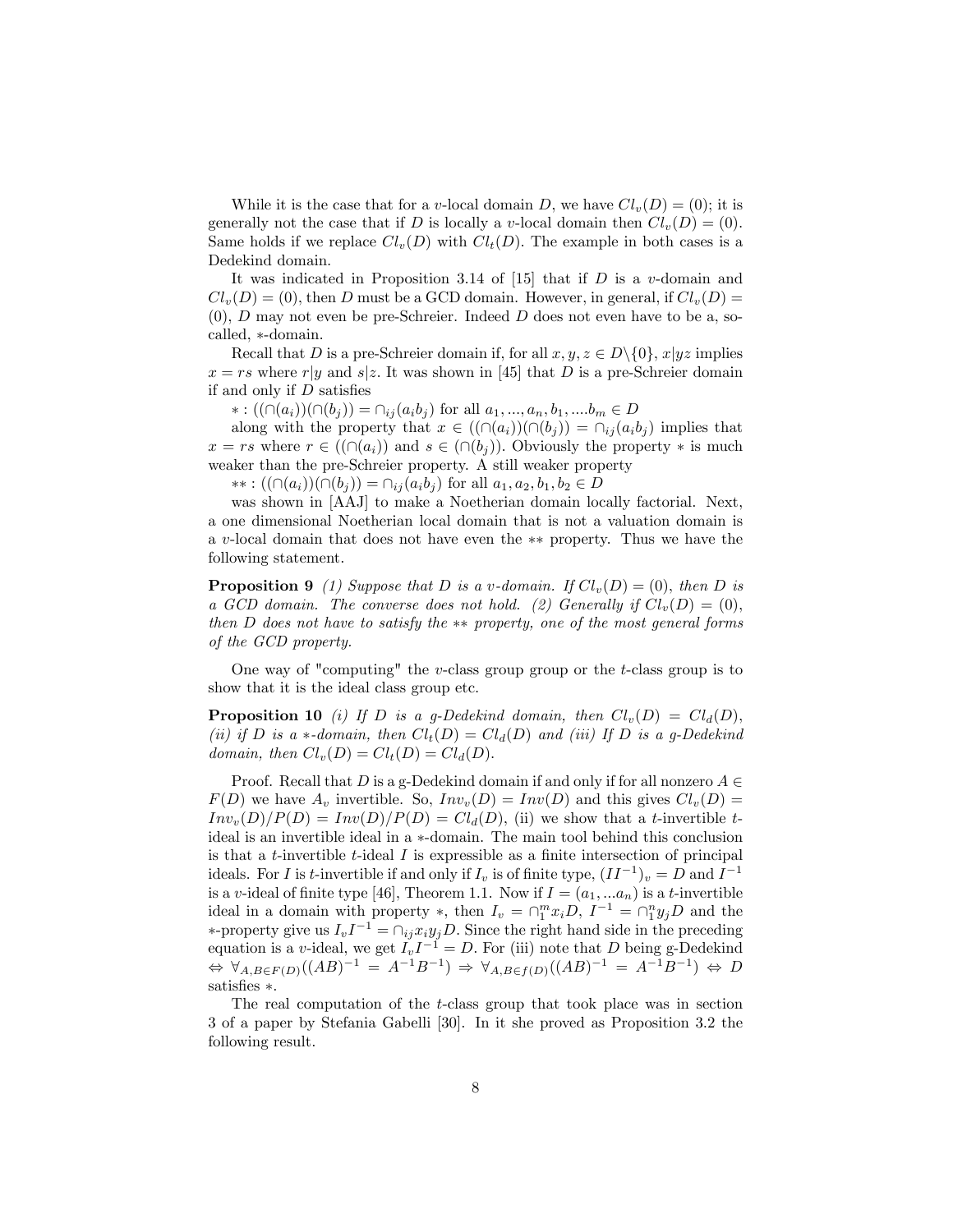**Proposition 11** Let D be an integral domain and let  $\Delta(D)$  denote the set of divisorial ideals of D. Then: (1) the correspondence  $\varphi : \Delta(D) \to \Delta(D[X])$  defined by  $\varphi(J) = JD[X]$  is an injective homomorphism of semigroups. Moreover J is a t-invertible t-ideal of D if and only if  $JD[X]$  is a t-invertible t-ideal of  $D[X]$ , (2)  $\varphi$  induces an injective homomorphism of the groups  $\psi : Cl_t(D) \to Cl_t(D[X])$ .

Then she nails a remarkable result in Theorem 3.6, that I state as the following result.

**Theorem 12** Let  $\psi$  :  $Cl_t(D) \rightarrow Cl_t(D[X])$  be the homomorphism defined in Proposition 11 then  $\psi$  is an isomorphism if and only if D is integrally closed.

The proofs of Lemma 3.5 and Theorem 3.6 of [30] are a good study, if you want to work with class groups.

Let's get back to the business at hand. Let's recall that if  $D$  is an integral domain with quotient field K. The group of divisibility  $G(D)$  of D is a partially ordered group that is a lattice ordered group if and only if  $D$  is a GCD domain. As we have seen  $P(D)$  is just like  $G(D)$  and looking at  $[46],..., *Inv(D)$  too is like  $G(D)$ , in some ways. One may want to look into locally finite intersections of localizations at prime ideals. Let us call  $D$  an LFIP domain if  $D$  has a family  $F = \{P_{\alpha \in I}\}\$  of prime ideals such that  $D = \cap D_{P_{\alpha}}\$  and each nonzero non unit of D is a unit in  $D_{P_\alpha}$  for almost all  $\alpha \in I$ . Let's call F the LFIP-defining family of D:

Let's call an element of  $D$  primary if  $xD$  is a primary ideal. Recall that a domain D is called a Weakly Factorial Domain (WFD) if every nonzero non unit of  $D$  is expressible as a finite product of primary elements. This notion was introduced by Anderson and Mahaney in [5]. The class group of a weakly factorial domain is zero, because in a weakly factorial domain, every t-invertible t-ideal is principal. The proof may be a little hard to reconstruct from [7], so we include it in the result below. For this recall from [7] that a weakly factorial domain  $D$  is weakly Krull, i.e.,  $D$  is a locally finite intersection of localizations at height one prime, each of which is a maximal  $t$ -ideal and that  $D$  is weakly factorial if and only if the following holds: If  $P$  is a prime ideal of  $D$  minimal over a proper principal ideal  $(x)$ , then  $h\text{t}P = 1$  and  $xD_P \cap D$  is principal.

Proposition 13 Let D be a weakly factorial domain. Then every t-invertible t-ideal I of D is principal.

Proof. Let I be a t-invertible t-ideal in a WFD D. Then  $I = (x_1, ..., x_r)_v$ . Because each of the  $x_i$  belongs to at most a finite number of height one primes of D, I belongs to at most a finite number say  $P_1, P_2, ..., P_s$  of height one primes of D. Next, because I is a t-invertible t-ideal and each  $P_i$  is a maximal t-ideal we have  $ID_{P_i} = y_i D_{P_i}$  and of course as  $y_i D_{P_i} \cap D = (z_i)$  we have  $ID_{P_i} \cap D = (z_i)$  $(z_i)$ . Since I is divisorial we have  $I = \bigcap_{Q \in X^1(D)}ID_Q = ID_{P_1} \cap ... \cap ID_{p_S} \cap$  $(\bigcap_{Q \notin \{P_1,...,P_s\}} D_Q) = ID_{P_1} \cap D... \cap ID_{p_S} \cap D = (z_1) \cap (z_2)... \cap (z_s).$  Since  $(z_i)$ are mutually *t*-comaximal, we have  $I = I_t = (\prod_{i=1}^s (z_i))_t = (\prod_{i=1}^s z_i)$ , principal.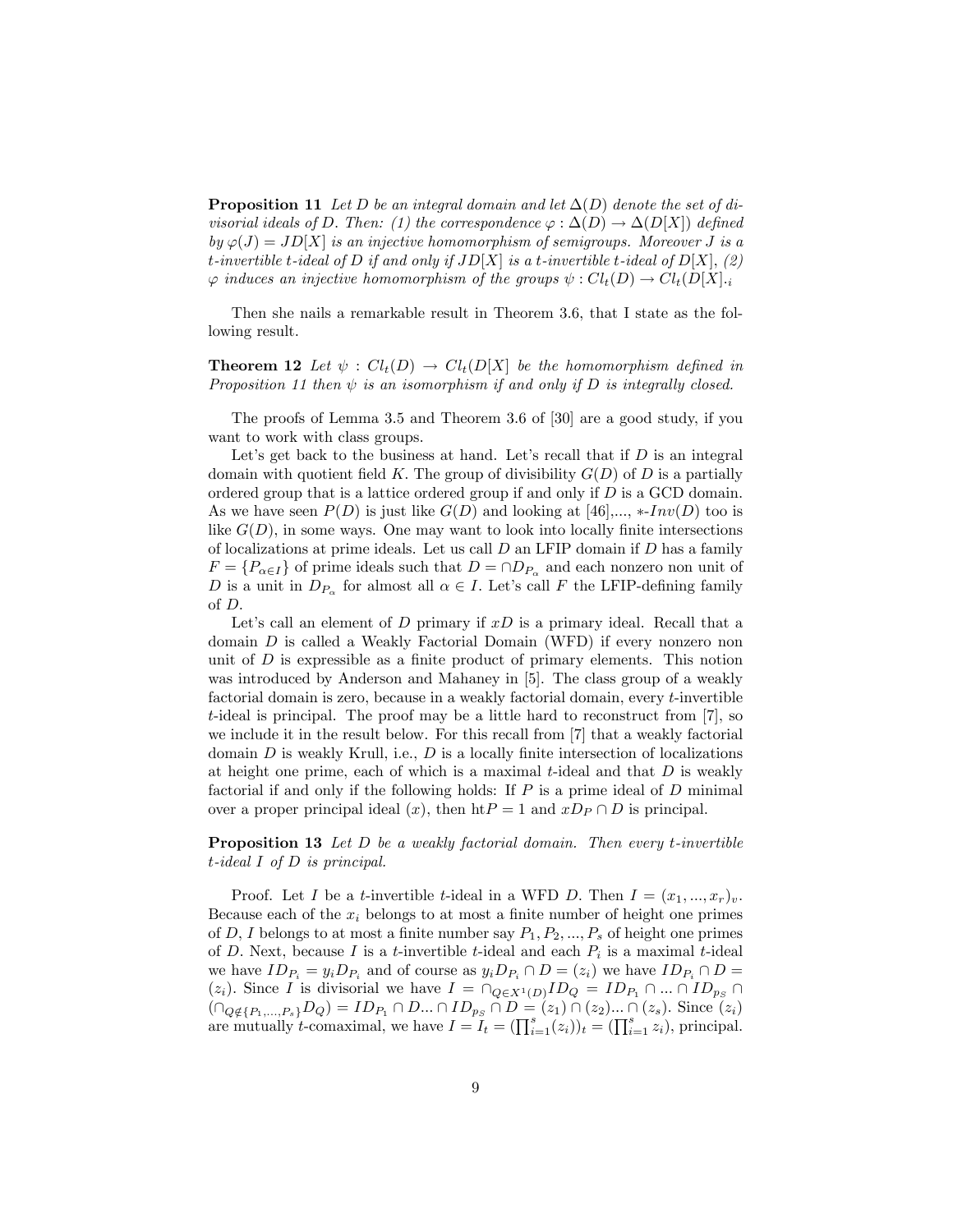Using Theorem 3.1 of  $[6]$  one can show that D is a weakly Krull domain if and only if (A) Every proper *t*-invertible *t*-ideal of  $D$  is a *t*-product of primary t-ideals. (Setting  $(A)$  as  $(4')$  in Theorem 3.1 of  $[6]$ , the proof will go as follows:  $(4) \Rightarrow (4')$  because  $(4')$  is a special case of  $(4)$  and  $(4') \Rightarrow (3)$  as a special case. But  $(3) \Leftrightarrow (4)$  being equivalent, according to Theorem 3.1 of [6].) Also according to Theorem 3.1 of  $[6]$ , one has that D is a weakly Krull domain if and only if "Whenever  $P$  is a prime ideal minimal over a proper principal ideal  $(x)$  we have  $xD_P \cap D$  t-invertible." Thus we have the following result.

Proposition 14 Let D be a weakly Krull domain. Then the following are equivalent.

 $(1)$  D is weakly factorial,

(2) For every height one prime ideal P of D and for every  $x \in P$  we have  $xD_P \cap D$  principal,

(3)  $Cl_t(D) = (0).$ 

 $((1) \Rightarrow (2)$  being a special case of (6) of Theorem of [7],  $(2) \Rightarrow (3)$  can be reconstructed from the proof of Proposition 13. (3)  $\Rightarrow$  (1) follows from the facts that in a weakly Krull domain for each nonzero non unit  $x$  we have  $(x) = (\prod_{i=1}^{n} (xD_{P_i} \cap D))_t$ , where  $P_i$  ranges over the height one prime ideals containing x, each of  $xD_{P_i} \cap D$  is a t-invertible t-ideal and for each  $i, xD_{P_i} \cap D$ is a primary ideal. Applying (3) gives  $xD_{P_i} \cap D$  principal for each i.)

Call  $D$  an almost weakly factorial domain (AWFD) if for each nonzero non unit x of D, there is a positive integer  $n(x)$  such that  $x^{n(x)}$  is a product of primary elements. Theorem 3.4 of  $[6]$  shows that  $D$  is an AWFD if and only if  $D$  is a weakly Krull domain with torsion t-class group. Some of these ideas were further developed in [14].

The other area where "computing" or finding out the class group is to do with various polynomial ring constructions. Of these the  $A + XB[X]$  is the foremost and the hardest to handle. To give you an ideal I have chosen a paper by David Anderson, Said El Baghdadi and Salah Kabbaj, [12].

It appears that grading is the best approach, in computing the class group of  $A + XB[X]$  and that too in some special cases.

A commutative and cancellative monoid, usually written additively, with neutral element 0, is called a grading monoid. A grading monoid  $\Gamma$  is torsionless if  $m\gamma = m\gamma'$ , for some positive integer m, implies  $\gamma = \gamma'$ . An additive monoid  $M$  is partially ordered (or endowed with a partial order) if there is a reflexive transitive and antisymmetric relation  $\leq$  defined on M such that  $x \leq a$  implies  $x + y \le a + y$  for all  $x, a, y \in M$ . (In this case we say that  $\le$  is compatible with  $+$ .) A partially ordered monoid M is said to be endowed with a total order if for all  $x, y \in M$  we have  $x \leq y$  or  $y \leq x$ . According to Northcott [37], which is a good source on grading monoids, A grading monoid  $\Gamma$  can be endowed with a total order compatible with its structure as a monoid if and only if it is torsionless.

A ring  $R$  is called graded (or more precisely,  $\Gamma$ -graded) if there exists a family of subgroups  $\{R_{\gamma}\}_{\gamma \in \Gamma}$  of R such that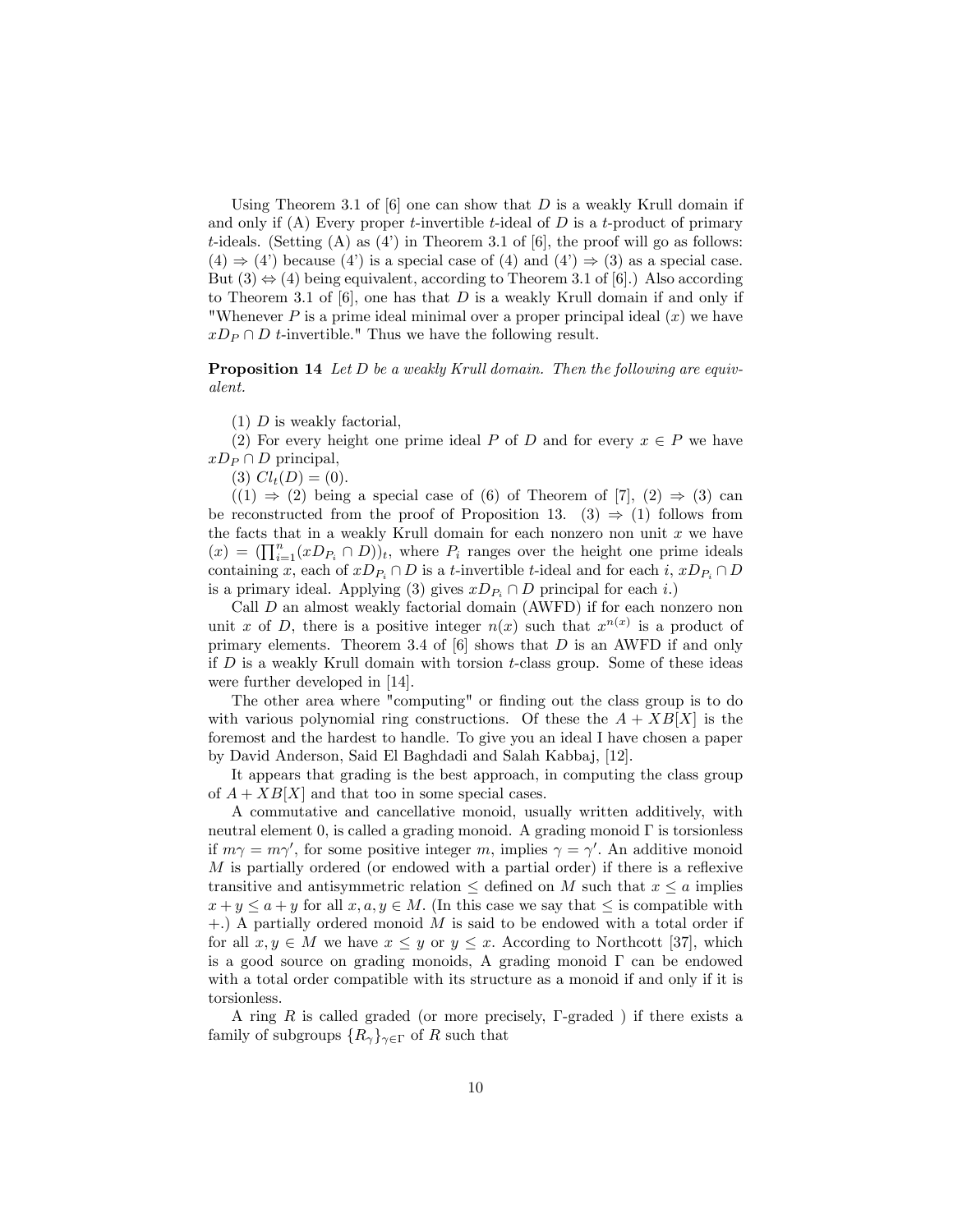(1)  $R = \bigoplus_{\gamma} R_{\gamma}$  (as abelian groups), and (2)  $R_{\alpha} R_{\beta} \subseteq R_{\alpha+\beta}$  for all  $\alpha, \beta \in \Gamma$ .

A non-zero element  $x \in R_{\gamma}$  is called a homogeneous element of R of degree  $\gamma, 0 \neq x \in R_{\gamma}$  is usually represented by  $x_{\gamma}$ . Note that if  $R = \bigoplus_{\gamma} R_{\gamma}$  is a graded ring, then R<sub>0</sub> is a subring of R,  $1 \in R_0$  and  $R_\gamma$  is an  $R_0$ -module for all  $\gamma$ . We usually assume that  $R_{\gamma} \neq (0)$  for each  $\gamma$ . The reason is that if we denote by  $Supp(R)$  the set  $\{\alpha \in \Gamma | R_{\alpha} \neq (0)\}\$ , then  $Supp(R)$  is a submonoid of  $\Gamma$ , with the same properties.

By a ( $\Gamma$ -)graded integral domain  $D = \bigoplus_{\gamma \in \Gamma} D_{\gamma}$  we mean an integral domain graded by an arbitrary torsionless grading monoid  $\Gamma$ . Thus, every  $0 \neq f \in R$ can be written as  $f = x_{\alpha_1} + x_{\alpha_2} + ... x_{\alpha_n}$  with  $\alpha_1 < \alpha_2 < ... < \alpha_n$ . The  $x_{\alpha_i}$  are the (homogeneous) components of  $f$ . Let  $H$  be the saturated multiplicative set of nonzero homogeneous elements of D. Then

 $D_H = \bigoplus_{\gamma \in \Gamma} (D_H)_{\gamma}$ , called the homogeneous quotient field of D.

An ideal I of a graded domain is homogeneous if (and only if) whenever  $f \in I$  all homogeneous components of f belong to I. Thus an ideal I of a graded domain is homogeneous if and only if it is generated by homogeneous elements. Given a graded ring  $R = \bigoplus_{\gamma} R_{\gamma}$  an R module M is graded if we can write  $M = \bigoplus_{\gamma} M_{\gamma}$  where  $M_{\gamma}$  are subgroups such that  $R_{\gamma} M_{\delta} \subseteq M_{\gamma+\delta}$  for all  $\gamma, \delta \in \Gamma$ . A submodule N of a graded module M is homogeneous, as in the case of ideals, if whenever  $n \in N$  all homogeneous components of n belong to  $N.$  While the fractional ideals are defined in the usual manner, a homogeneous fractional ideal I is a homogenous submodule of  $D_H = \bigoplus_{\gamma \in \Gamma} (D_H)_{\gamma}$  such that rI is a homogenous ideal of  $D = \bigoplus_{\gamma \in \Gamma} D_{\gamma}$ . If I and J are nonzero homogeneous fractional ideals, then  $I:J$  is also a homogeneous fractional ideal and  $I:_{K} J =$  $I:_{D_H} J$ . In particular, if I is homogeneous, then so is  $I_v$ .

The following results come from [12], some of them verbatim.

**Lemma 15** Let  $R = A + XB[X]$  with B integrally closed. Let I be a homogeneous divisorial ideal of R, J the ideal of B generated by coefficients of all the polynomials of I. Let n be the least integer k such that  $aX^n \in I$  for some nonzero  $a \in B$  and let  $W \subseteq J$  be the A-module consisting of all  $a \in B$  such that  $aX^{n} \in I$ . Then J is a divisorial ideal of B and  $I = X^{n}W + X^{n+1}J[X]$ .

[Thus if I is an integral divisorial ideal of  $R = A + XB[X]$ , B integrally closed, with  $I \cap A = H \neq (0)$ , then  $I = H + XJ[X]$  where J is a divisorial ideal of  $B$  containing  $H$ .

**Lemma 16** Let  $R = A + XB[X]$  with B integrally closed. If I is a divisorial ideal of R, then there is a homogeneous ideal J of R such that  $I = u(J)$  for some  $u \in K[X, X^{-1}].$ 

The reason why B must be integrally closed is apparent from the following result.

**Theorem 17** Let  $R = A + XB[X]$ . Then B is integrally closed if and only if for every divisorial ideal I we have  $I = u(W + XJ[X])$  where J is a v-ideal of B and  $W \subseteq J$  a nonzero A-module.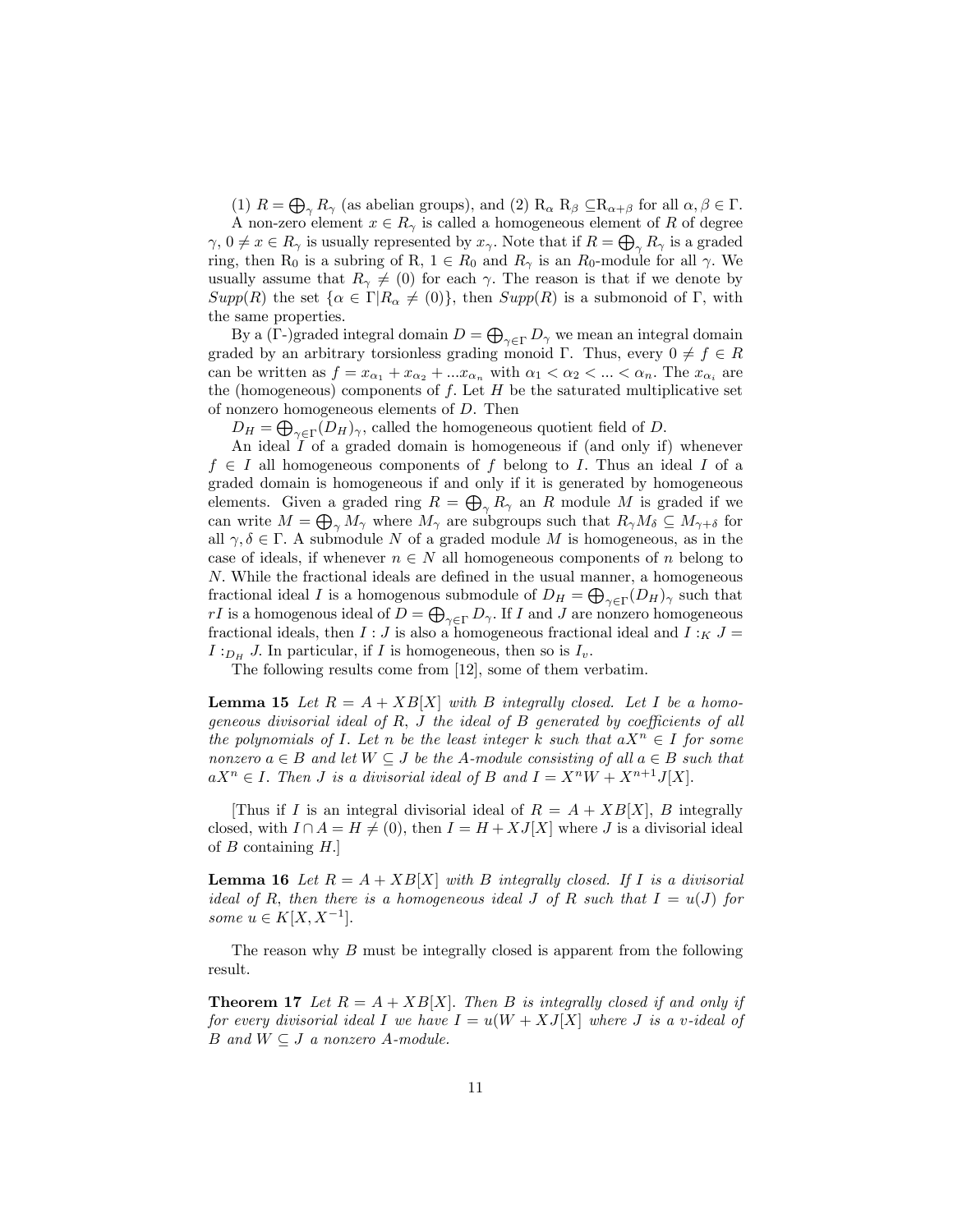**Lemma 18** Let  $R = A + XB[X]$ . Let  $F_1$  be a nonzero fractional ideal of A and  $F_2$  a fractional ideal of B such that  $F_1 \subseteq F_2$ . Then  $F_1 + XF_2[X]$  is a fractional ideal of R and we have  $(F_1 + XF_2[X])^{-1} = F_1^{-1} \cap F_2^{-1} + XF_2^{-1}[X]$ .

**Lemma 19** Let  $R = A + XB[X]$ . Then  $B[X]$  and  $XB[X]$  are divisorial ideals of  $R$ .

**Theorem 20** Let  $R = A + XB[X]$  with B integrally closed. If I is a fractional v-invertible v-ideal of R; then  $I = u(J_1 + XJ_2[X])$  for some  $u \in qf(R)$ ,  $J_2$  is a v-invertible v-ideal of B and  $J_1$  is a nonzero ideal of A such that  $J_1 \subseteq J_2$ .

**Corollary 21** Let  $R = A + XB[X]$  with B integrally closed. If I is a fractional t-invertible t-ideal of R; then  $I = u(J_1 + XJ_2|X|)$  for some  $u \in qf(R)$ ,  $J_2$  is a t-invertible t-ideal of B and  $J_1$  is a nonzero ideal of A such that  $J_1 \subseteq J_2$ .

A fractional ideal I of  $R = A + XB[X]$  is said to be extended from A if  $I = u \, \text{J}R$  for some  $u \in qf(R)$  and some ideal J of A.

**Lemma 22** Let  $R = A + XB[X]$  with B integrally closed and let I be a fractional divisorial ideal of R. Then  $IB[X]$  is a divisorial ideal of  $B[X]$  if and only if  $I = uWR$  for some A submodule W of B and and some  $u \in qf(R)$ .

**Lemma 23** Let  $R = A + XB[X]$ . Let I be a divisorial ideal of R of the form  $I = J_1 + XJ_2[X]$  where  $J_1$  is an ideal of A and  $J_2$  an ideal of B with  $J_1 \subseteq J_2$ . Then the following statements are equivalent.

(1) I is extended from A, (2)  $J_2 = J_1B$  and (3) IB[X] is divisorial in B[X].

**Theorem 24** Let  $R = A + XB[X]$ . Let I be a fractional v-invertible v-ideal of R. Then TFAE: (1) I is extended from A and (2)  $IB[X]$  is a divisorial ideal of  $B[X]$ .

**Lemma 25** Let  $R = A + XB[X]$ . Then R is a flat A-module if and only if B is a flat  $A$ -module.

**Lemma 26** Let  $S \subseteq T$  be an extension of integral domains such that T is a flat S-module. If I is a nonzero finitely generated ideal of S, then (a)  $(IT)^{-1} = I^{-1}T$ and (b)  $(TT)_v = (I_vT)_v$ .

(Let me recall, results like this started appearing after the appearance of Lemma 4 of [42]. The said lemma was Lemma 26 for T a ring of fractions of S.)

**Lemma 27** Let  $S \subseteq T$  be an extension of integral domains such that T is a flat S-module. If I is a v-ideal of finite type of S, then  $(IT)^{-1} = I^{-1}T$ .

Proof. Let B be a finitely generated ideal such that  $I = B_v$ . Then  $(IT)_v =$  $(B_vT)_v = (BT)_v$ . This gives  $(IT)^{-1} = (BT)^{-1} = B^{-1}T = (B_v)^{-1}T = I^{-1}T$ .

(Note that if the ring  $T$  is a flat  $S$  module and  $A$  is a t-ideal of  $T$  such that  $A \cap S \neq (0)$ , then  $A \cap S$  is a t-ideal of S. For if  $a_1, ..., a_n \in A \cap S$ , then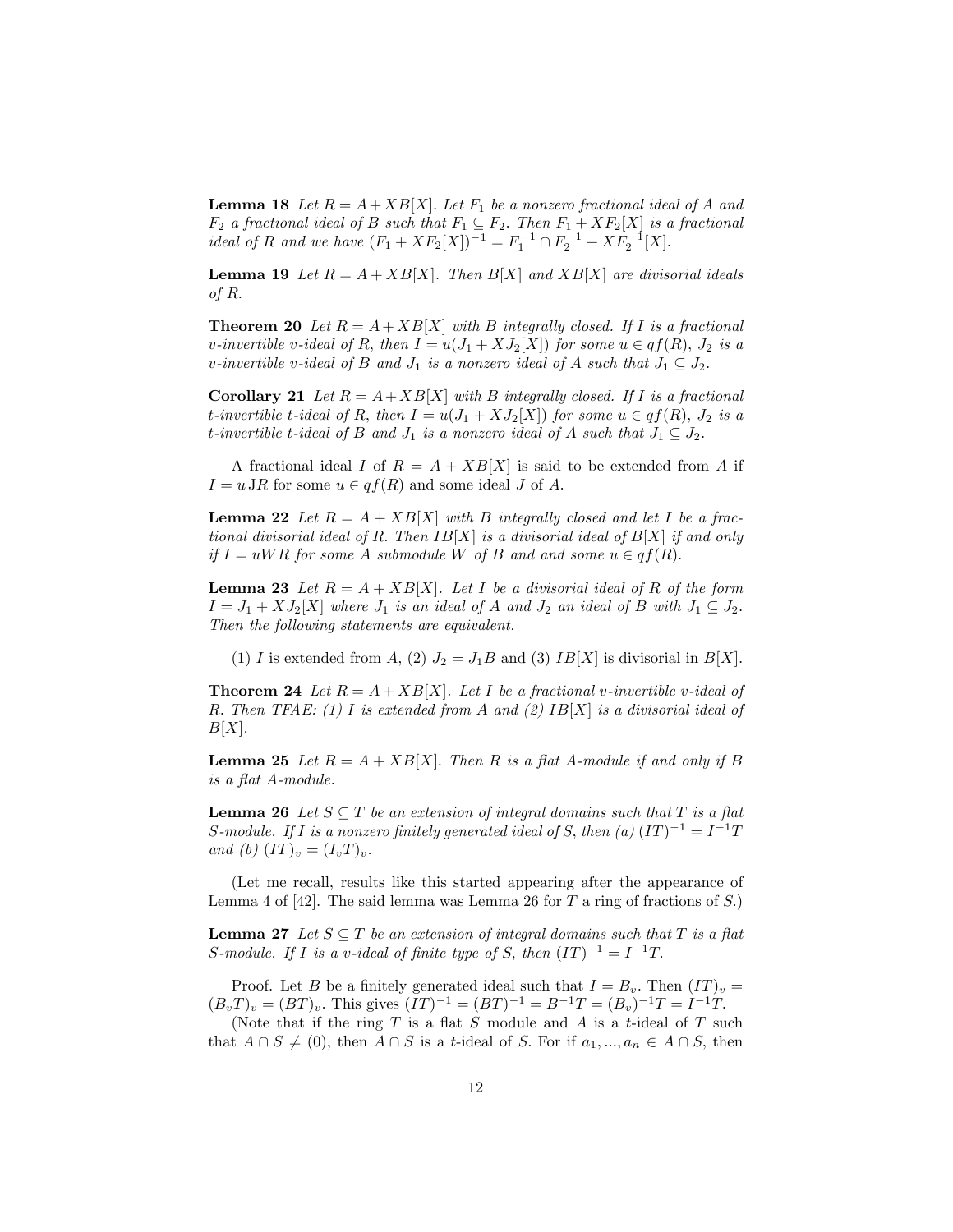$(a_1, ..., a_n)T \subseteq A$ . Since A is a t-ideal, we have  $((a_1, ..., a_n)T)_v \subseteq A$ . But, by Lemma 26,  $((a_1, ..., a_n)_v T)_v$  and so  $(a_1, ..., a_n)_v T \subseteq ((a_1, ..., a_n)_T)_v \subseteq A$ . This forces  $(a_1, ..., a_n)_v \subseteq A \cap S$ . This is the most general form of Lemma 3.17 of [35] which, by the way, says that if I is a t-ideal of a ring of fractions  $R$  of  $D$ , then  $I \cap D$  is a t-ideal.)

Recall that in an extension  $A \subseteq B$  of domains,  $B \in \mathcal{S}$  is said to be t-linked over A if for each finitely generated ideal I of A,  $I^{-1} = A$  implies  $(IB)^{-1} = B$ .

**Lemma 28** Let  $R = A + XB[X]$  and let J be an ideal of A. (1) If  $(JR)_v = R$ , then  $J_v = A$  and (2) If  $(JR)_t = R$ , then  $J_t = A$ . Also (3) if B is a flat Amodule and  $J_t = A$ , then  $(JR)_t = R$ . ((3) because B being a flat A-module makes  $A + XB[X]$  flat and hence a t-linked extension of A, [3].

**Proposition 29** Let  $R = A + XB[X]$  such that B is a flat A-module and let J be an ideal of A. Then J is a t-invertible t-ideal of A if and only if JR is a t-invertible t-ideal of R.

**Theorem 30** Let  $R = A + XB[X]$  such that B is a flat A-module and integrally closed and let I be a fractional t-invertible t-ideal of R. Then  $IB[X]$  is a (proper) divisorial ideal of  $B[X]$  if and only if  $I = u \, \text{JR}$  for some  $u \in qf(R)$  and some (proper) t-invertible t-ideal  $J$  of  $A$ .

**Lemma 31** Let  $R = A + XB[X]$  such that B is a flat A-module. Then  $B[X]$ is a flat R module if and only if B is an overring of A.

**Lemma 32** Let  $R = A + XB[X]$  such that B is a flat A-module. Then the canonical map  $\varphi : Cl_t(A) \to Cl_t(R)$  defined by  $[J] \mapsto [JR]$  is a well-defined map and it is an injective homomorphism.

(As B is a flat A-module R is a flat A-module and hence  $A \subseteq A+XB[X]$  is a t-linked extension of [3]. Thus by Theorem 2.2 of [3], there is a homomorphism  $\theta: Cl_t(A) \to Cl_t(R)$  defined by  $[IA] \mapsto [(IR)_t]$ . Since I is a t-invertible t-ideal, I is a finite intersection of principal fractional ideals. Couple it with the fact that R is a flat A-module to get  $(IR)_t = IR$ . That the homomorphism is injective is now straightforward.)

The next two results seem to be what the authors were planning to get.

**Theorem 33** Let  $R = A + XB[X]$  such that B is integrally closed and a flat overring of A. Then  $Cl_t(A) \cong Cl_t(A+XB[X]).$ 

**Corollary 34** Let S be a multiplicatively closed subset of A. If A is integrally closed, then  $Cl_t(A+XA_S[X]) \cong Cl_t(A)$ .

A slightly improved corollary will be the following result.

Let S be a multiplicatively closed subset of A such that  $A<sub>S</sub>$  is integrally closed, then  $Cl_t(A+XAs[X]) \cong Cl_t(A)$ .

The authors of [12] go on to indicate various other, important, applications of Theorem 33, but I would stop here to make the following points.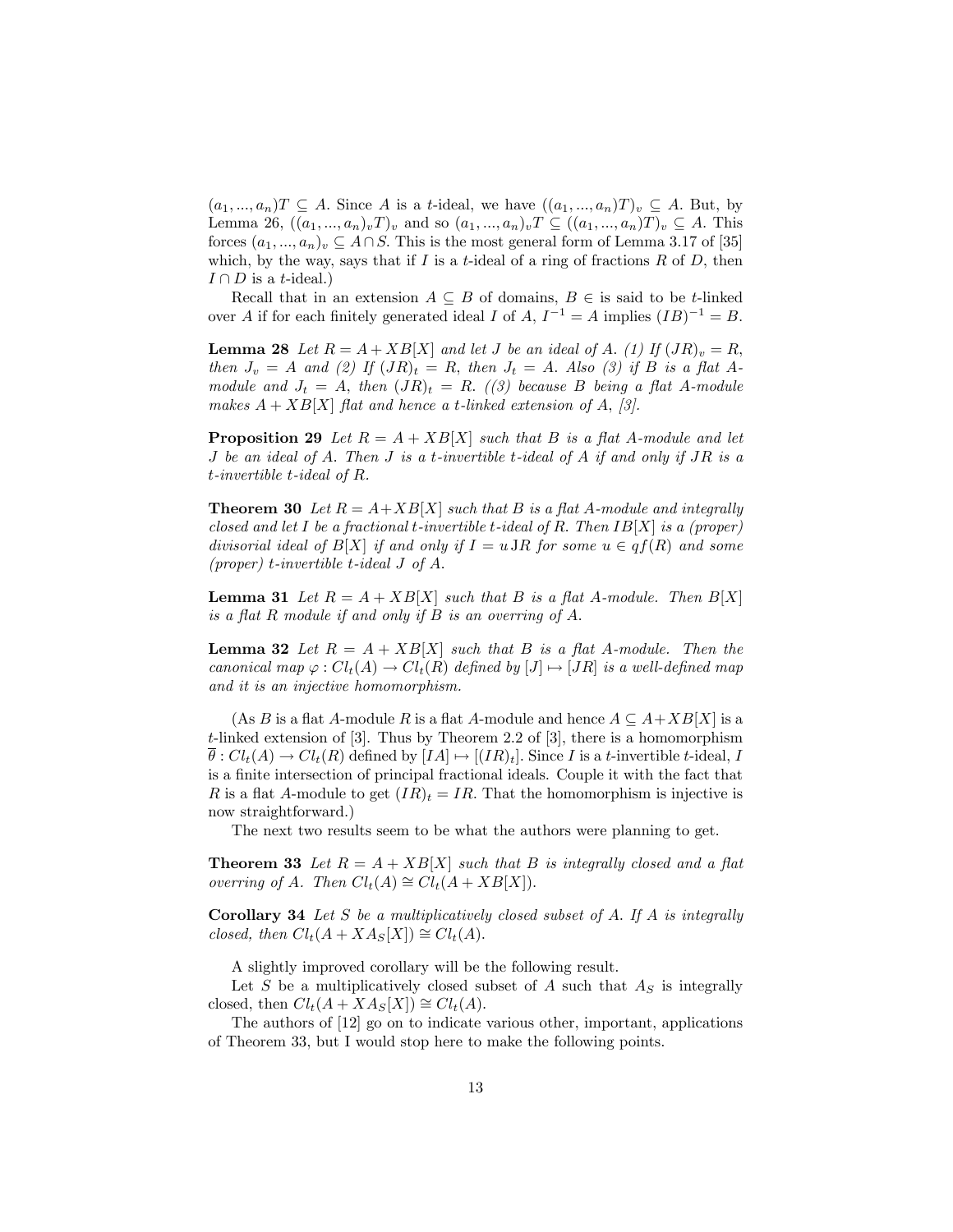(1) When "computing" a class group concentrate on integral  $t$ -invertible  $t$ ideals, the definition ensures that the class of each  $t$ -invertible  $t$ -ideal should contain an integral ideal.

(2) I have followed [12], more or less result by result, until Theorem 33, to press home the fact that while every integral domain has the t-class group, not all  $t$ -class groups may be easy to find.

(3) In my opinion Lemma 32 presents the best scenario, in the  $A + XB[X]$ situation. in that it shows that  $Cl_t(A)$  is isomorphic to a subgroup of  $Cl_t(A)$  +  $XB[X]$ .

(4) Looking at Corollary 34, I wonder if the  $D + X D<sub>S</sub>[X]$  construction of [25] had not come about, how would the consideration of the  $A + XB[X]$  and how would a lot of activity on pullbacks come about?

(5) A consequence Theorem 33 is that if L is an extension field of  $qf(A)$ , then  $Cl_t(A+XL[X]) \cong Cl_t(A)$ . Most of the legwork for this result was done in [16] which was one of the earlier papers written on the class group. In [16] the authors consider the  $D+M$  construction, that is if  $T = K+M$  is a domain with K a field and D is a subring of K, they consider  $R = D + M$ . Two examples of the  $D + M$  construction are  $D + XL[X]$ , and  $D + XL[[X]]$ , where L is an extension field of  $qf(D)$ . Proposition 2.4 of this paper can be a useful result to know and so is included below.

**Proposition 35** Let  $T = L + M$  and  $R = D + M$  be integral domains with D a subring of L. Let I be a nonzero fractional ideal of D. Then

$$
(1) (I + M)^{-1} = I^{-1} + M.
$$

(2)  $(I + M)_v = I_v + M$ .

(3) I is finitely generated (resp., v-finite) if and only if  $I + M$  is finitely generated

 $(resp., v-finite).$ 

(4)  $I \in Inv_t(D)$  if and only if  $I + M \in Inv_t(R)$ .

The computation of the  $t$ -class group or of the  $\ast$ -class group of a pullback is essentially similar to the computation of the class group of the  $D + M$  and that of the  $A + XB[X]$  domains. The papers that may be of interest in this area are [22], [26], [27] [23] etc. and If I have strength I might describe some of their results, though I think Chang's paper offer's the essence of the pullback approach.

When it comes to computing  $Cl_t(D_S)$ , given that  $Cl_t(D)$  is known, the question of computing the class group becomes very interesting indeed. While, as we have seen, a t-class group is is not a generalization of a divisor class group the various similarities lead one to look into known results on divisor class groups to get a handle on the t-class group. Nagata proved that if  $D$  is a Krull domain, S is a multiplicative set in D and if  $Cl(D)$  represents the divisor class group of D, then the map  $f_S : Cl(D) \to Cl(D_S)$  defined by  $[I] \mapsto [ID_S]$  is surjective and if S is generated by primes then  $f<sub>S</sub>$  is an isomorphism [29], Corollaries 7.2 and 7.3. Just like the class groups, the PVMDs grew up as a sort of generalization of Krull domains, see [36]. As mentioned in [31], Proposition 2.14 of [38] says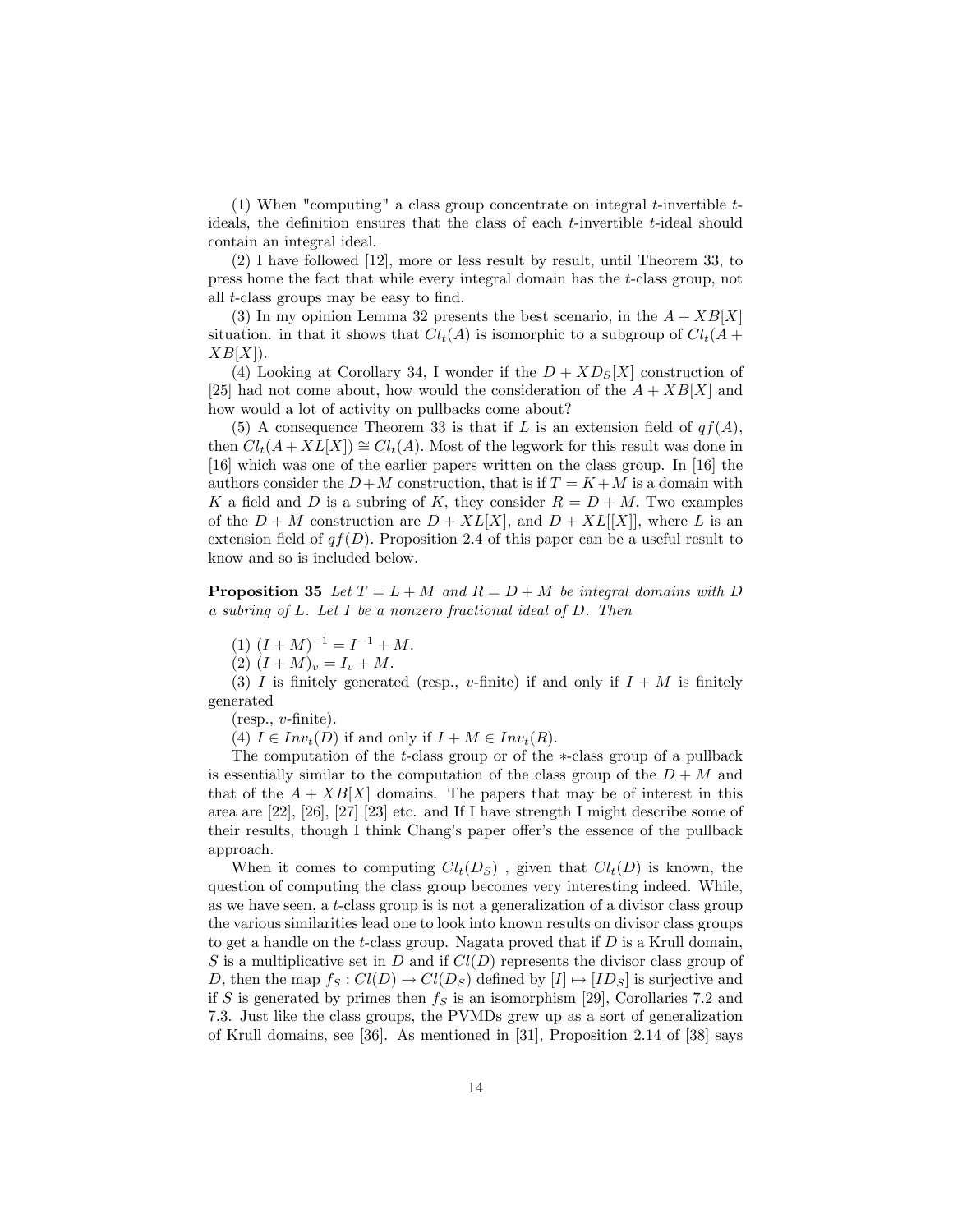that if D is a PVMD and S a multiplicative set of D, then  $f_S: Cl(D) \to Cl(D_S)$ defined by  $[I] \mapsto [ID_S]$  is surjective. Driss Nour-El-Abidine noted that neither being a PVMD nor being a Mori domain are essential to Nagataís class group theorem. What is really at work is the property that Driss dubbed as  $P^*$ : For every nonzero finitely generated ideal I the inverse  $I^{-1}$  is a v-ideal of finite type. In Theorem 1 of [21] the author states:

**Theorem 36** Suppose that  $D$  is an integral domain satisfying  $P^*$ . If  $S$  is a multiplicative set generated by prime elements of D, then  $Cl(D) \cong Cl(D<sub>S</sub>)$ .

This was taken up in  $[9]$  in a slightly different way. We called a nonzero element  $r \in D$  an extractor if  $rD\cap xD$  is principal for all  $x \in D\setminus\{0\}$  (equivalently if  $(r, x)_v$  is principal for all  $x \in D\setminus\{0\}$ .) Using the fact that  $r \in D\setminus\{0\}$  is an extractor if and only if  $r$  belonging to a  $v$ -ideal  $I$  makes  $I$  principal (Theorem 4.1 of [9]), the following result was proved in in [9].

**Theorem 37** (Theorem 4.2 [9]). Suppose that D is an integral domain and S is a multiplicative set of D generated by extractors of D: Then the natural map  $Cl_t(D) \to Cl_t(D_S)$  is injective. If D also satisfies  $P^*$  then  $Cl_t(D) \to Cl_t(D_S)$ is surjective and hence an isomorphism. \*\*\*

Noting the fact that in a domain satisfying  $P^*$  a primal element is actually an extractor, [9]Corollary 3.2, one can state the following result.

Theorem 38 Suppose that D is an integral domain and S is a multiplicative set of D generated by completely primal elements of D. If D satisfies  $P^*$  then  $Cl<sub>t</sub>(D) \rightarrow Cl<sub>t</sub>(D<sub>S</sub>)$  is surjective and hence an isomorphism.

Things became interesting with the introduction of t-linked extensions. Theorem 2.2 of [3] goes as:

**Theorem 39** Let  $A \subseteq B$  be a pair of integral domains with B t-linked over A. Then the map  $\theta : Inv_*(A) \to Inv_*(B)$ , given by  $\theta(I) = (IB)_t$  is a homomorphism. Furthermore, if xA is a principal fractional ideal of A then  $\theta(xA) = xB$ ; thus  $\theta$  induces a homomorphism  $\overline{\theta}$ :  $Cl_t(A) \to Cl_t(B)$ , where  $\overline{\theta}[I]) = [(IB)_t]$ .

Let D be a domain, and let  $\Delta$  be a set of prime t-ideals of D. Then the ring  $R = \cap_{P \in \Delta} D_P$  is called a subintersection of D in section 5 of [36], where it was shown that a subintersection of a PVMD is a PVMD . (This was, as noted in section 5 of [36], in analogy with " Every subintersection of a Krull domain is a Krull domain", [29].) I have brought in this terminology to facilitate the reading of the following theorem.

**Theorem 40** Let A be a PVMD, and let  $B = \bigcap_{P \in \Delta} A_P$ , be a subintersection of A, where  $\Delta$  is a subset of the set of t-primes of A. Then the map  $\theta$  :  $Inv_*(A) \to Inv_*(B)$ , given by  $\theta(I) = (IB)_t$  is a surjective homomorphism. The induced map  $\overline{\theta}$ :  $Cl_t(A) \rightarrow Cl_t(B)$  is also a surjective homomorphism.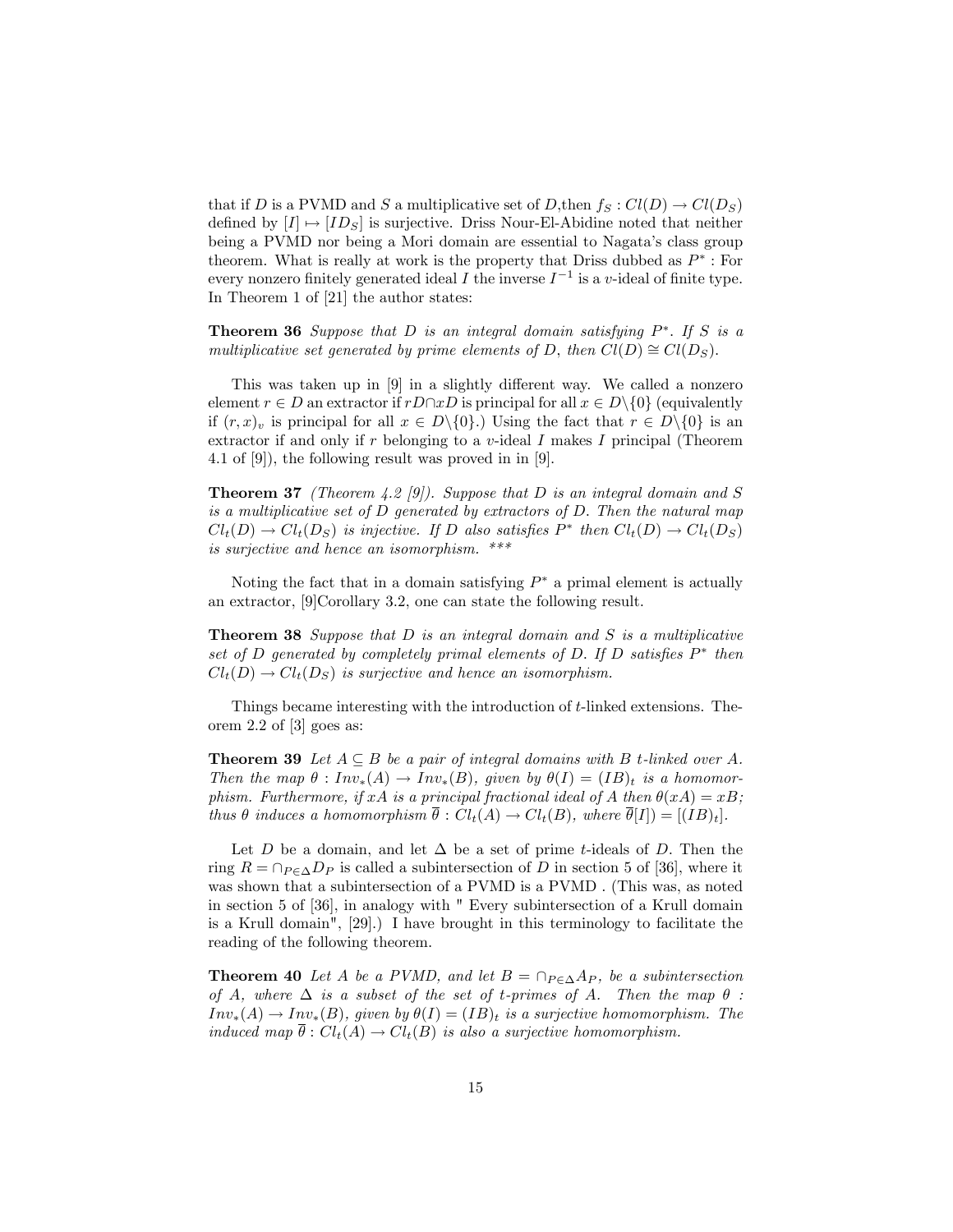This is the latest form of Nagataís Theorem for PVMDs, you may want to compare it with Theorem 7.1 of [29]. I have included this result to indicate that some times, estimating is a better choice than actual computing.

One way of simplifying the computing of the t-class group of a domain  $D$  is to look for a splitting or an lcm-splitting set. Recall that a saturated multiplicative set S in D is said to be a splitting set of D if for each  $d \in D \setminus \{0\}$  we can write  $d = rs$  where  $s \in S$  and  $r \in D$  is such that  $rD \cap tD = rtD$  for all  $t \in S$ . Also for a saturated multiplicative set S, let  $T = \{t \in D | tD \cap sD = tsD \text{ for all } s \in D\}$ and call it a multiplicative complement (or  $m$ -complement) of  $S$ . Sometimes  $T$ is denoted by  $S^{\perp}$ . If S is a splitting set such that  $sD \cap xD$  is principal for all  $x \in D$  we call S an lcm splitting set of D. Theorem 2.2 of [2] discusses properties of splitting sets in detail. We record the following for our purposes.

**Theorem 41** Let S be a saturated multiplicative set in D. Then the following are equivalent.

(1) S is a splitting set of D,

(2) If I is an integral principal ideal of  $D<sub>S</sub>$  then  $I \cap D$  is a principal ideal of  $D$ .

From the lcm-splitting angle a splitting set  $S$  is an lcm-splitting set if and only if  $D_{S^{\perp}}$  is a GCD domain. The following is a result that may give you the clue to how the splitting sets work.

**Lemma 42** Let S be a splitting multiplicatively closed subset of  $D$  with  $T$  the m-complement for S. Let  $s_1, \ldots, s_n \in S$  and  $t_1, \ldots, t_n \in T$ . Then  $(s_1t_1, ..., s_nt_n)_v = ((s_1, ..., s_n)(t_1, ..., t_n))_v.$ 

Consequently we have the following result.

**Theorem 43** Let S be a splitting multiplicatively closed subset of D with T the m-complement for S. Let  $A = (\lbrace a_{\alpha} \rbrace )$  (each  $a_{\alpha} \neq 0$ ) be an integral ideal of D. For each  $\alpha$ , write  $a_{\alpha}$ , =  $s_{\alpha}t_{\alpha}$ , where  $s_{\alpha} \in S$  and  $t_{\alpha} \in T$ . Then  $A_t$  =  $(((s_{\alpha}))(\{t_{\alpha}\})_t$ . In particular,  $A_t = ((S_1)(T_1))_t$ , where  $S_1 = \{s \in S \mid st \in A\}$ for some  $t \in T$  and  $T_1 = \{t \in T | st \in A \text{ for some } s \in S\}.$ 

This leads to the following result.

**Theorem 44** Let S be a splitting multiplicatively closed subset of  $D$  and let  $T$  be the m-complement for S. Let  $A = (\{a_{\alpha}\})(a_{\alpha} \neq 0)$  be an integral ideal of D. For each  $\alpha$ , let  $a_{\alpha} = s_{\alpha} t_{\alpha}$ , where  $s_{\alpha} \in S$  and  $t_{\alpha} \in T$ . Then  $(AD_S)_t \cap D = (\lbrace t_{\alpha} \rbrace)_t$ . In particular, if A is generated by elements of T, then  $(AD_S)_t \cap D = A_t$  and hence  $(AD_S)_t = A_tD_S$ .

Using these and some other observations, we come to the conclusion drawn in the following result..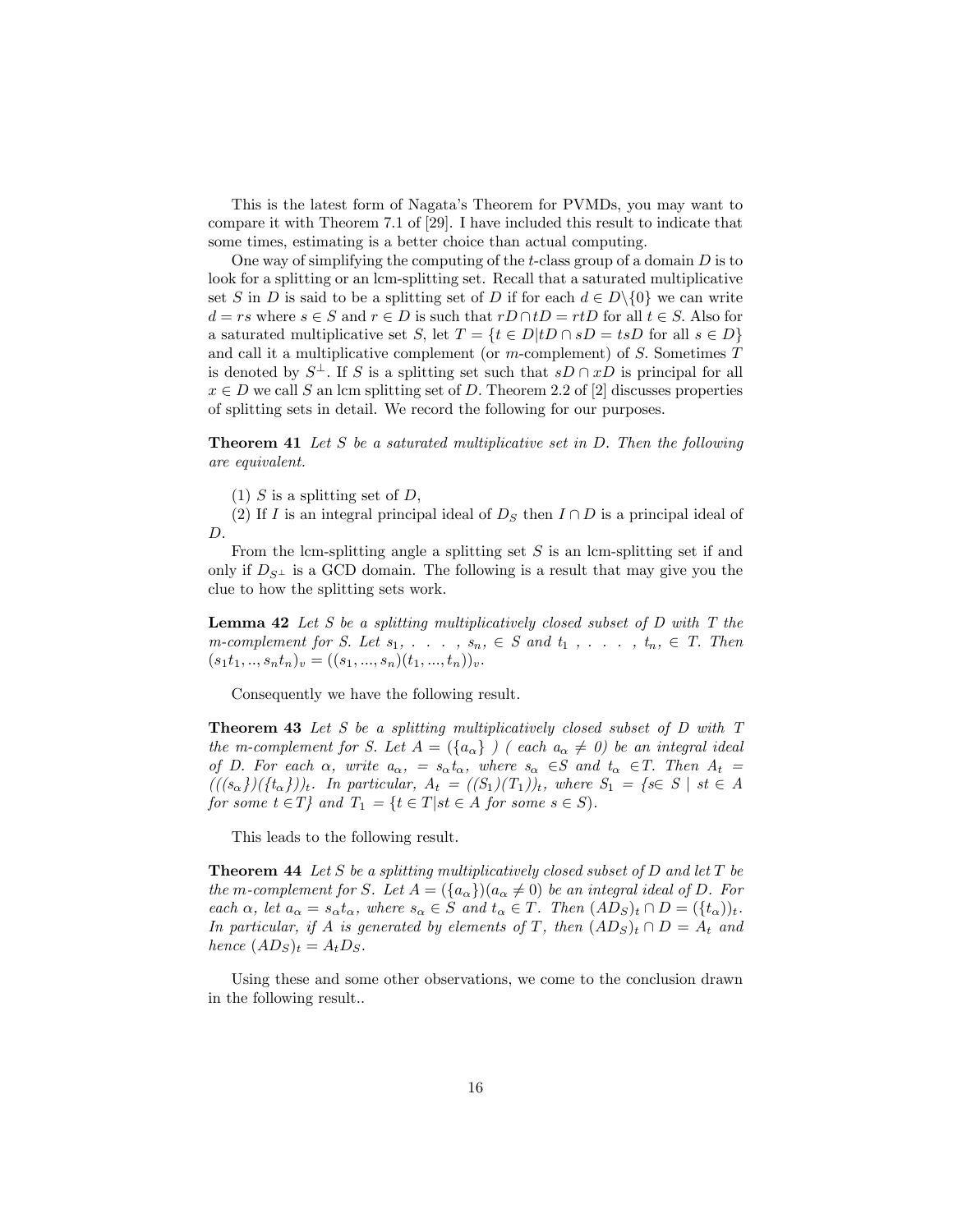**Theorem 45** Let D be an integral domain, S a splitting subset for D, and T the m-complement for S. Then the map  $\theta : Inv_t(D) \to Inv_t(D_S) x_c Inv_t(D_T)$ , given by  $\theta(A) = (AD_S, AD_T)$ , is a monoid order isomorphism. (Heree  $Inv_t(D_S)x_cInv_t(D_T)$ ) represents a cardinal product, a direct product in which order is defined coordinatewise.) Moreover, for  $A \in Inv<sub>t</sub>(D)$ , A is integral (respectively; principal, of finite type, t-invertible) if and only if both  $AD$ , and  $AD$ , are integral (respectively;

principal, of finite type, t-invertible). This leads directly to the conclusion.

**Corollary 46** With the notation of Theorem 45, the map  $\theta : Cl_t(D) \to Cl_t(D_S)xCl_t(D_T)$ , given by  $\theta[A]) = ([AD_S], [AD])$ , is a group isomorphism. In particular, the natural map  $Cl_t(D) \to Cl_t(D_S)$  is a group epimorphism and is an isomorphism if and only if  $Cl_t(D_T) = 0$ .

Thus, in a nutshell if we can find a a splitting set  $S$  and its m-complement T in D; then you can split the class group of a domain as a direct sum of two class groups, which may be easier to handle. Thus for example if  $L$  is an extension of  $qf(D) = K$  and X an indeterminate over L, and  $R = D +$  $XL[X]$ , then  $Cl_t(R) \cong Cl_t(D)$  because  $S = \{u + Xl(X)|$  where u is a unit and  $Xl(X) \in XL[X]$  is a saturated multiplicative set generated by height one primes and hence is an lcm-splitting set, with m-complement  $T = D\setminus\{0\}$ . This gives  $Cl_t(R) \triangleq Cl_t(R_S) \times Cl_t(R_T) = Cl_t(D) \times Cl_t(K+XL[X])$  and there are several ways of proving that  $Cl_t(K + XL[X])$  is trivial.

A somewhat interesting modification of the above idea has been employed by Anderson and Chang in [13].

When it comes to finding class groups of somewhat involved constructions, it is hard to pass up a recent innovation by Chang. Fossum used the following construction to prove Claborn's theorem that every abelian group is the ideal class group of a Dedekind domain. Let  $\Lambda$  be a nonzero index set,  ${x_i, y_i, u_i, v_i | i \in \Lambda}$  be an algebraically independent set over  $D, v_i = y_i u_i / x_i$  for all  $i \in \Lambda$ ,  $Z^{(\Lambda)}$  be the direct sum of  $\Lambda$ -copies of the additive group of integers, and  $R = D[\{x_i, y_i, u_i, v_i | i \in \Lambda\}]$ . According to Corollary 14.9 of [29], if D is a Krull domain, then so is R and  $Cl(R) = Cl(D) \bigoplus Z^{(\Lambda)}$ . In [24], Chang adapts this construction to prove that every Abelian group is the ideal class group of a Prufer domain of Önite character that is not a Dedekind domain. Of course as Fossum [29] moves from the ideal class group of a Dedekind domain to the divisor class group of a Krull domain Chang [24] takes us from the ideal class group of a non-Dedekind Prufer ring of finite character to the  $t$ -class group of a non-Krull PVMD of finite  $t$ -character, i.e. a ring of Krull type. The whole affair is somewhat intricate, so I would leave it with a mention of [24] as a source for another computation of a t-class group.

Finally, I postponed the posting of an earlier version of the answer, hoping to write a better response and then due to my health, I forgot it completely. If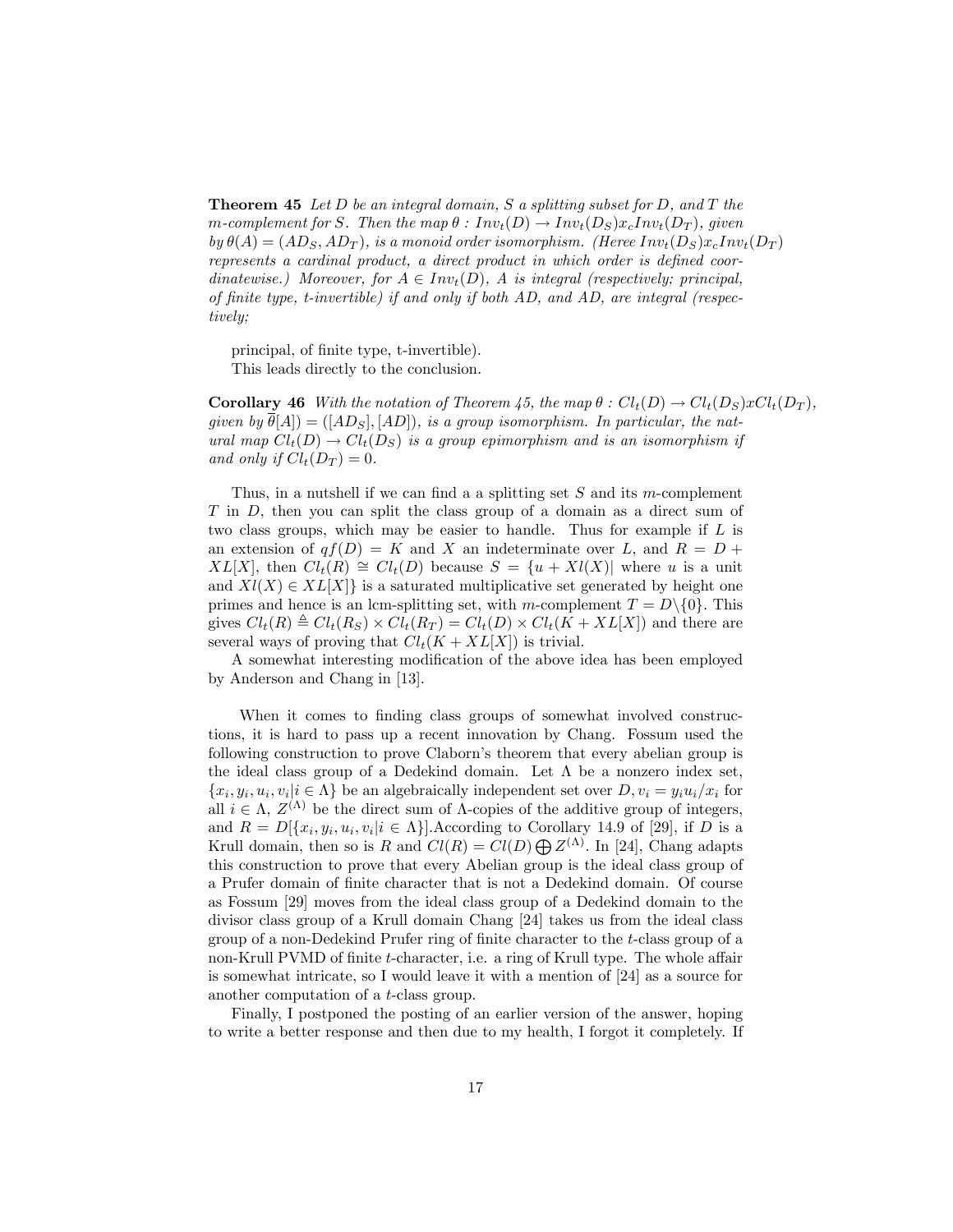you find this write up useful, thank Hwankoo Kim who pointed out to me that there was no response to the question. As most of this material got written recently and typing has been hard due to pain in my shoulders and neck. So, some errors are inevitable. I would be grateful if you point them out to me.

Muhammad Zafrullah June 10-2022.

## References

- [1] D.D. Anderson, D.F. Anderson and E.W. Johnson, Some ideal theoretic conditions<sub>t</sub>on a Noetherian ring, Houston J. Math.  $7$  (1981), 1-10.
- [2] D.D. Anderson, D.F. Anderson, and M. Zafrullah, Splitting the t-class group, J. Pure Appl. Algebra 74 (1991), 17-37.
- [3] D.D. Anderson, E. Houston, and M. Zafrullah,  $t$ -linked extensions $\alpha$ , the t-class group, and Nagataís theorem, J. PuDre Appl. Algebra 86 (1993), 109-124.
- [4] D.D. Anderson and B.G. Kang, Pseudo Dedekind domains an divisorial ideals in R[X]T ; J. Algebra 122, 323-336 (1989).
- [5] D.D. Anderson and L.A, Mahaney, On primary factorizations, J. Pure Appl. Algebra, 54 (1988), 141-154.
- [6] D.D. Anderson, J. Mott and M. Zafrullah, Finite character representations for integral domains, Boll. Un. Mat. Ital. 6 (1992), 613 630.
- [7] D.D. Anderson and M. Zafrullah, Weakly factorial domains and groups of divisibility, Proc. Amer. Math. Soc. 109 (1990), 907-913.
- [8] D.D. Anderson and M. Zafrullah, Almost Bezout domains, J. Algebra, 142(2)(1991) 285-309.
- [9] D. D. Anderson and M. Zafrullah, P. M. Cohnís completely primal elements, Zero dimensional Commutative Rings, pp. 115-123. Lecture Notes in Pure and Appl. Math. 171, Marcel Dekker, Inc., New York, 1995.
- [10] D.F. Anderson," A general theory of class groups" Comm. Algebra  $16(1988)$ , 805-847.
- [11] D.F. Anderson, The class group and local class group of an integral domain, in Non-Noetherian commutative ring theory, 33-55, Math. Appl., 520, Kluwer Acad. Publ., Dordrecht, 2000, by Chapman and Glaz.
- [12] D.F. Anderson, S. El-Baghdadi, S. Kabbaj, On the class group of A +XB[X] domains, in: Lect. Notes Pure Appl. Math., vol.205, Marcel Dekker, New York, 1999, pp.73–85.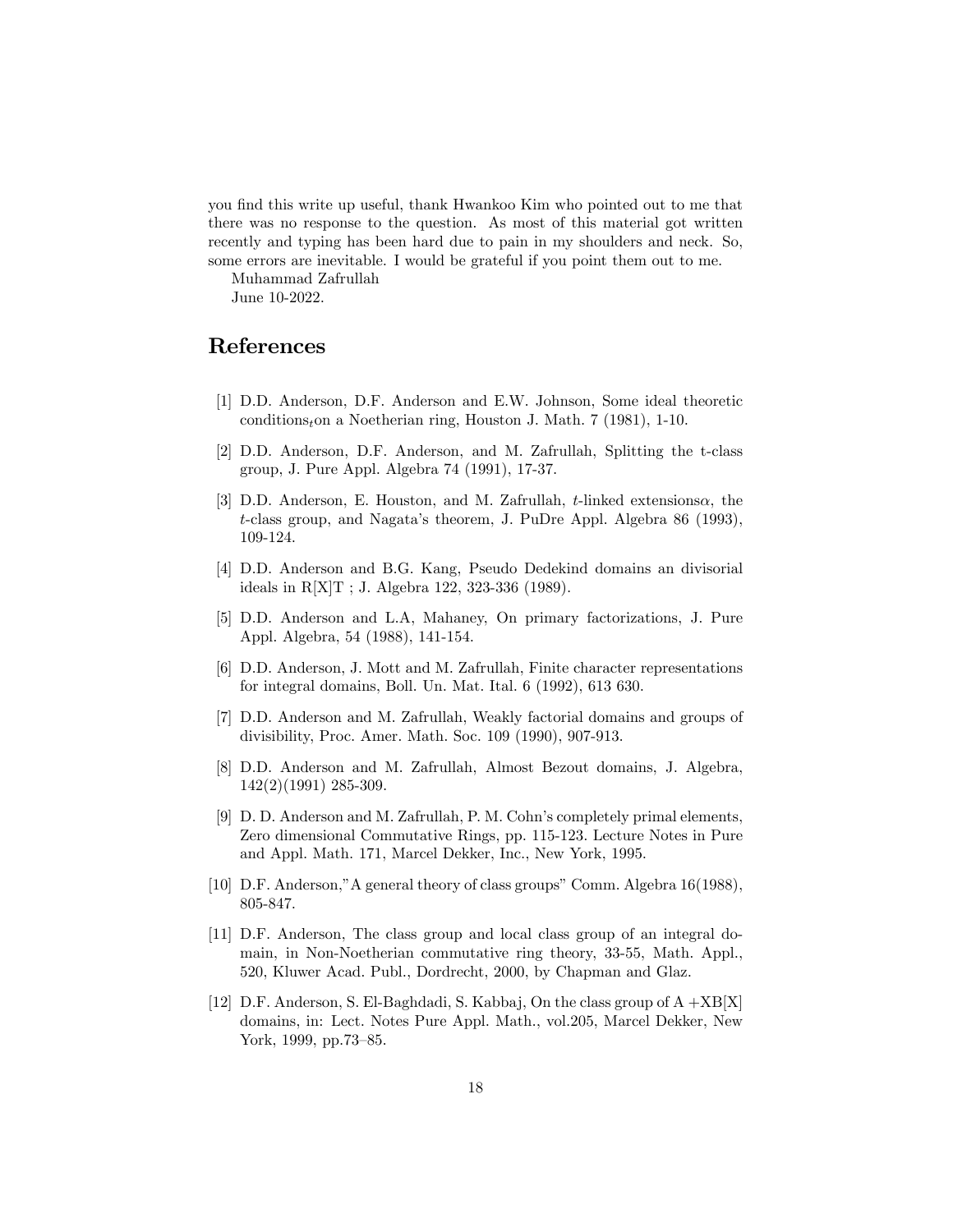- [13] D.F. Anderson and G.W. Chang, The class group of integral domains, J. Algebra 264 (2003) 535–552.
- [14] D.F. Anderson, G.W. Chang, J. Park, Weakly Krull and related domains of the form  $D + M$ ,  $A + XB[X]$ , and  $A + X2B[X]$ . Rocky Mountain J. Math 36,  $1-22$  (2006).
- [15] D.F. Anderson, M. Fontana and M. Zafrullah, Some remarks on Prufer  $\blacksquare$ multiplication domains and class groups, J. Algebra  $319(1)(2008)$ ,  $272-295$ .
- [16] D.F. Anderson and A. Ryckaert, The class group of  $D + M$ , J. Pure Appl. Algebra 52 (1988) 199-212.
- [17] A. Bouvier, Le groupe des classes d'un anneau integre, in  $\ll 107$  eme Congres des Societes Savantes, Brest, (1982) Vol. 4, pp. 85-92.
- [18] A. Bouvier, The local class group of a Krull domain, Canad. Math. Bull. 26(1983) 13-19.
- [19] A. Bouvier and M. Zafrullah, On the class group, manuscript.
- [20] A. Bouvier and M. Zafrullah, On some class groups of an integral domain, Bull. Soc. Math. Grece 29(1988) 45-59.
- [21] Driss Nour-El-Abidine, Sur le groupe des classes d'un anneau inte'gre. C. R. Math. Rep. Acad. Sci. Canada  $13(2-3)$  (1991) 69–74.
- [22] S. El-Baghdadi, On the class group of a pullback, J. Pure Appl. Algebra  $169 (2002) 159 - 173.$
- [23] G.W. Chang, The class group of pullbacks, Comm. Algebra  $35(2007)$  1895– 1901.
- [24] G.W. Chang, Every Abelian group is the class group of a ring of Krull type, J. Korean Math. Soc. 58 (1) (2021) 149-171.
- [25] D. Costa, J. Mott and M. Zafrullah, The construction  $D + XDS[X]$ , J. Algebra 53 (1978), 423-439.
- [26] M. Fontana, S. Gabelli, On the class group and the local class group of a pullback, J. Algebra 181 (1996) 803–835.
- [27] M. Fontana and M.H. Park, On the star class group of a pullback, Journal of Algebra 292 (2005)  $516-539$ .
- [28] M. Fontana and M. Zafrullah, t-local domains and valuation domains, in "Advances in Commutative Algebra" Editors: Badawi, Ayman, Coykendall, Jim, Trends in Mathematics, Birkhäuser 2019, pp. 33-62.
- [29] R. Fossum, The divisor class group of a Krull domain (Springer, Berlin, 1973).